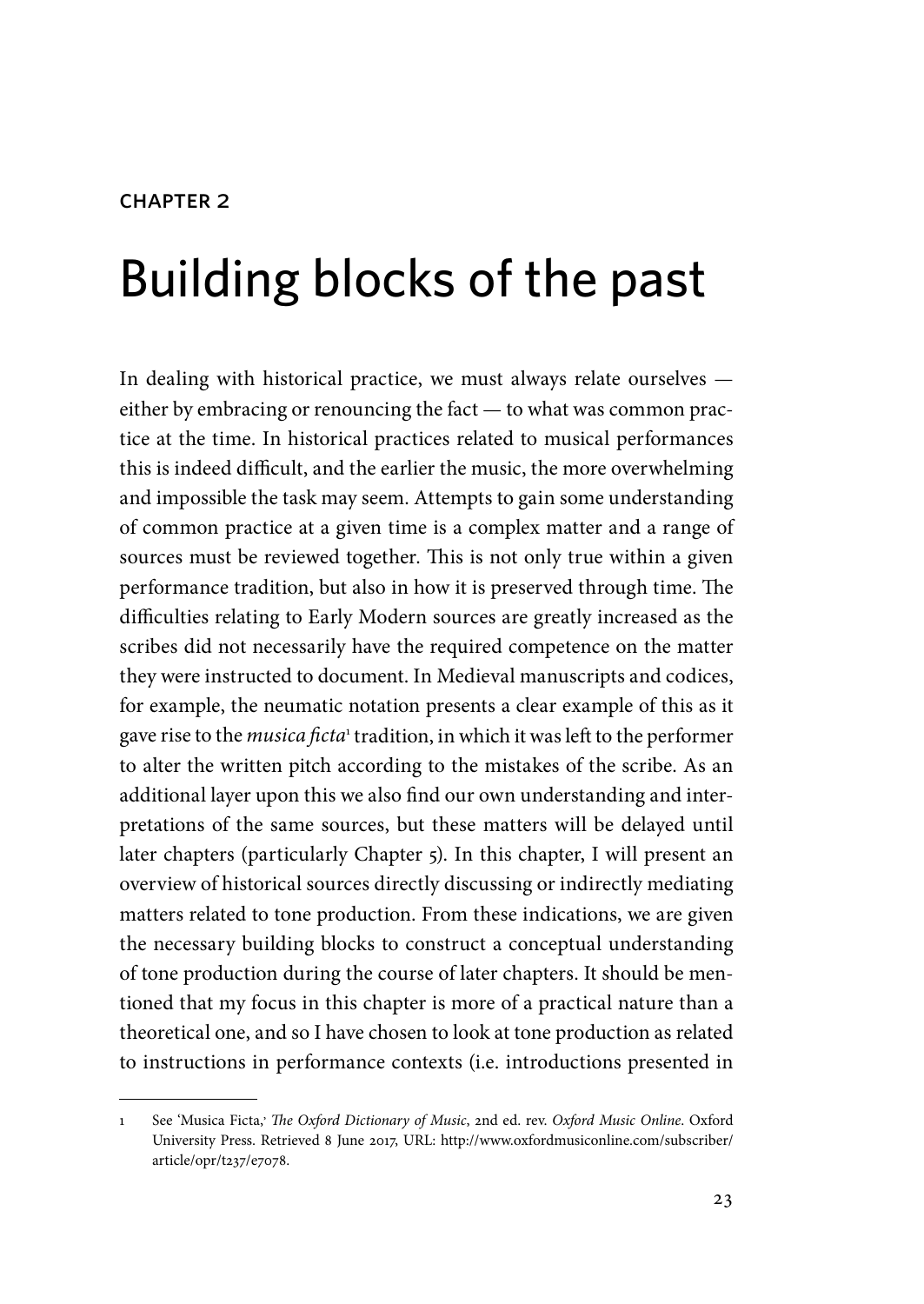tablatures and lute handbooks), ignoring strictly theoretical works from the period (encyclopedias and music-theoretical works, for instance). This is for two reasons. Those writing about music are not necessarily the same as those performing it, and theory is not automatically the same as practice. Besides, theoretical works are driven to a greater extent by adjectives which are much more difficult to translate for the modern performer (e.g. what is 'melancholy,' 'grace' and 'heavenly,' to whom, and at what period in time?), making directions such as 'place the finger here' more fruitful to use as building blocks for the discussion of the remaining chapters of this present book. In this chapter, I will organise the material according to three main perspectives:

- 1. *Literature*: historical writings on lute-related performance practice, focusing on the right hand.
- 2. *Visual arts*: statistical developments in visual representation of right-hand positions in works of art.
- 3. *Fingering*: selected perspectives focusing on tone production.

### **Literature**

The English sources are those which speak most clearly about tone production. Rough times and alteration of practice are good for scholars, because they are reasons which inspire authors to write more clearly about musical performance activities. Indeed, if something is axiomatic, or common practice, one need not write about it. Evidently, the lute had lost some of its favour in the seventeenth century, as several English authors put lute practice into writing. As John Playford (1666), for one, puts it: '*Therefore to revive and restore this Harmonious Instrument, I have adventured to publish this little Book of* Instructions *and* Lessons […].'2 In fact, the sources discussing right-hand positions and tone production outside of England are so scarce that I have chosen to base this section on the English sources, only to introduce foreign perspectives when surviving literature and tablatures make it relevant. The most detailed

<sup>2</sup> Playford, J., *Musick's Delight on the Cithren* … (London: W.G., 1666), Preface (2nd page).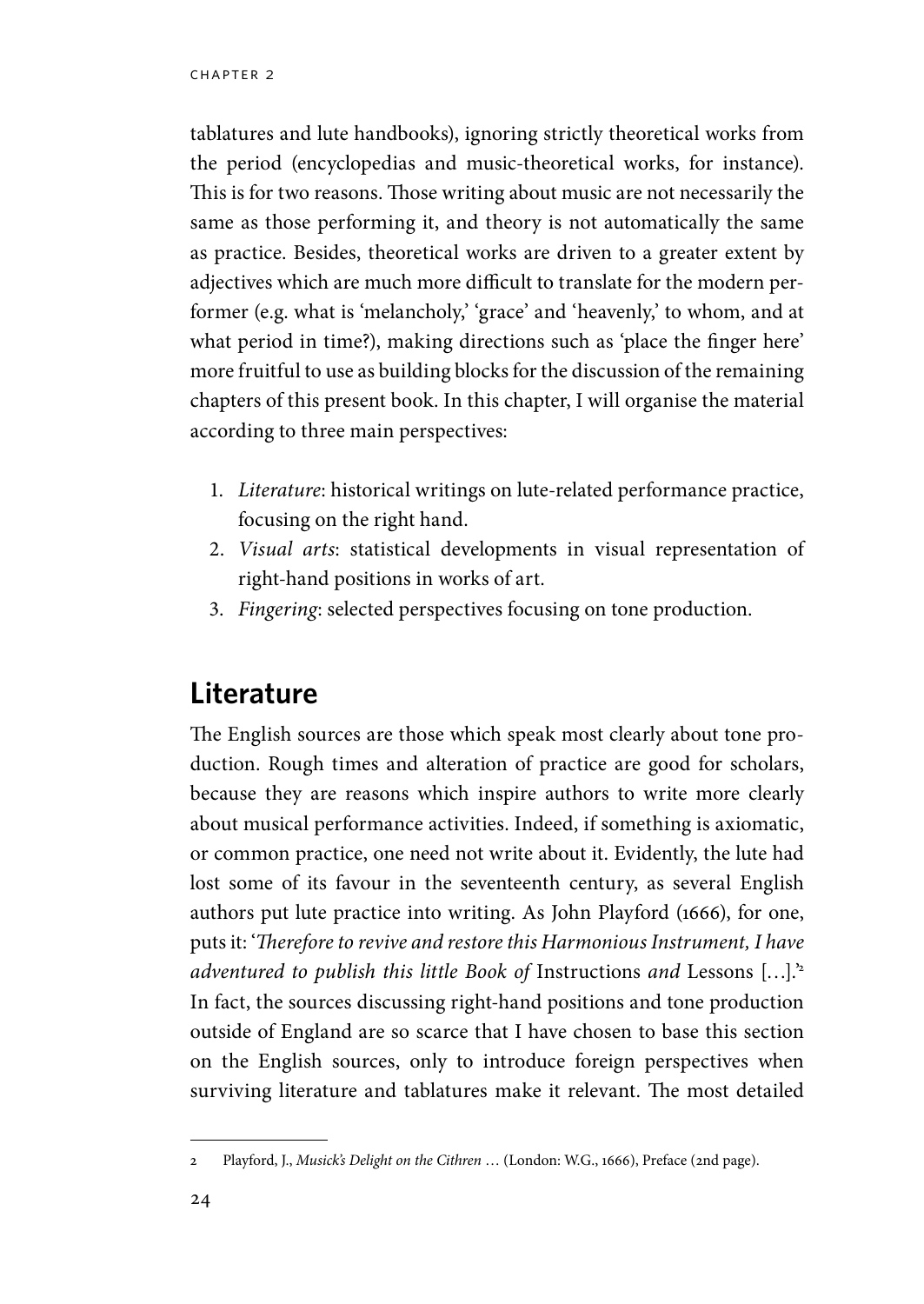descriptions are, as in many other matters concerning the lute, provided by Thomas Mace (1676) and *The Burwell Lute Tutor* (c. 1670). I will further direct attention to William Barley (1596), who also introduces the Bandora and Orpharion, and one remark by John Playford (1666). Among the sources outside of England, we find some scattered bits and pieces. These include, for instance, Capirola (c. 1517), Kapsberger (1640), Sanz (1697) and Corbetta (1671 and 1674). Note that the sources presented here are all but two from the seventeenth century, when other instruments such as the harpsichord started to gain popularity over the lute.3 What's more, the fragmented nature of the information across all sources — except perhaps that given in *The Burwell Lute Tutor* and Mace — indeed presents us with two realities. One being what is *not* said; in a time where manuscripts, engravings and exclusive printing are expensive and time-consuming processes, one needs not waste time and money to document the obvious, the consensus and standard practice. The other being what *is* said, that is, what is not obvious, what is not standard practice and what is not general consensus. This also applies to the introduction of new ideas where the author wishes to alter standard practice through innovation or for other reasons. In this sense, the decline of traditions is good for scholars as it impels the production of documentation, leaving us something to work with.

The first subject addressed by the sources, which I will present here, is the shape of the instrument; the second is the right-hand position, and the last is how to utilise the right hand.

#### The shape of instruments

Information regarding the form and shape of instruments remains in various formats, including surviving instruments, encyclopedias and theoretical works, but information about the sonic and performance-related consequences that certain designs afford are rarer. *The Burwell Lute Tutor*, copied from John Rogers by Mary Burwell around the 1670s, presents two

<sup>3</sup> Ledbetter, D., *Harpsichord and Lute Music in 17th-Century France* (London: The Macmillan Press Ltd, 1987).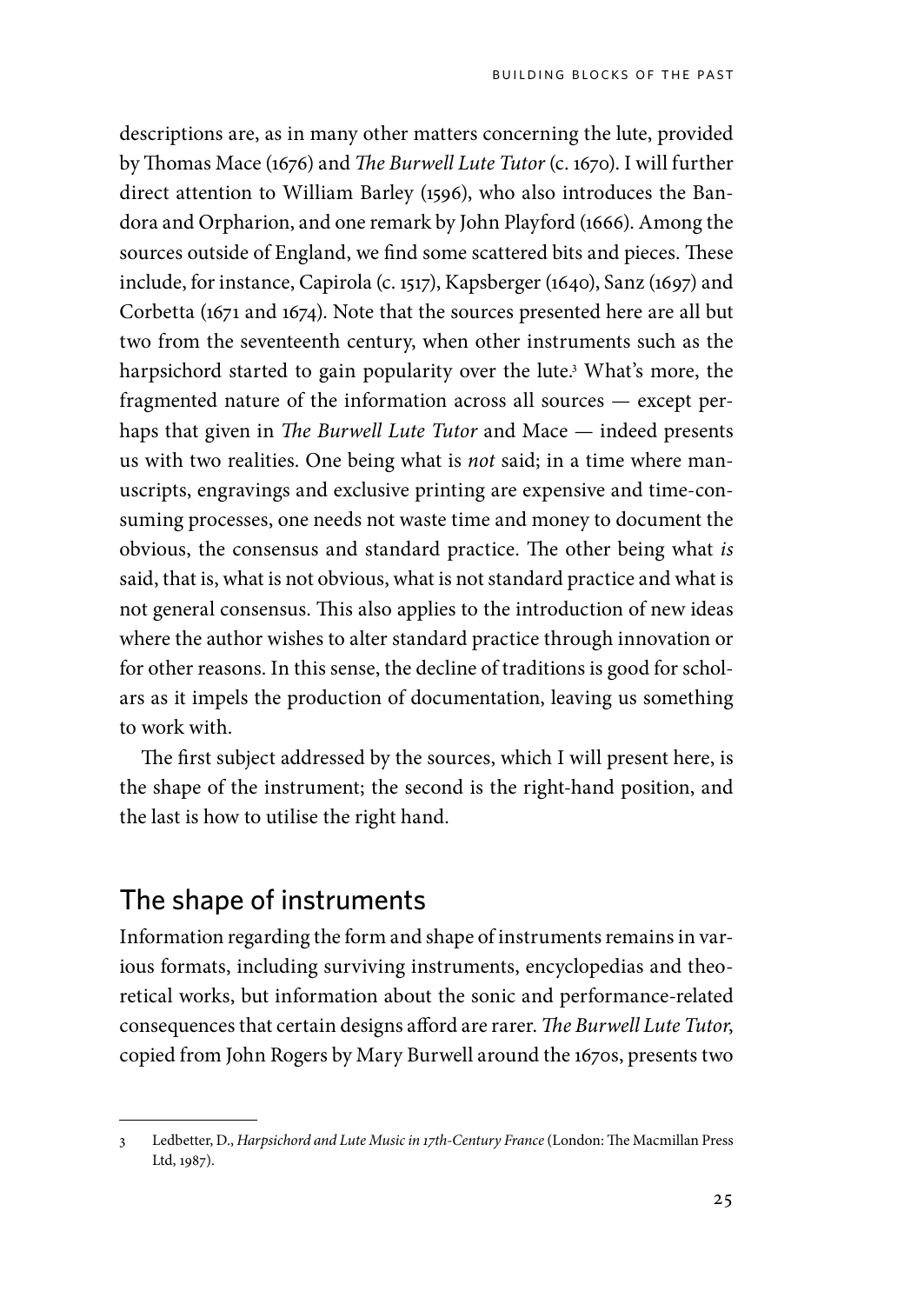major shapes which have their separate benefits. One is better for sound and the other is more comfortable to play on. This distinction between the two is interesting as they are presented as opposites, making the performer choose between execution and aesthetics:

[...] there is a great dispute amongst the moderns concerning the shape of the lute. Some will have it somewhat roundish, the rising in the middle of the back and sloping of each side, as we see [in] the lutes of Monsieur Desmoulins of Paris […]. The reason is that the lure so framed is capable of moore sound because of his concavity, and that the sound not keeping in the deep and hollow bottom but, contrariwise, being put forth by the straitness of the sides towards the middle and so to the rose, from whence it issues greater and with more impetuosity. The other have for their defence and reason the handsomeness of the pear, [and] the comeliness of it — because, being more flat in the back, they lie better upon the stomach and do not endanger people to grow crooked. Besides all Bologna lutes are in the shape of a pear, and those are the best lutes; but their goodness is not attributed to their figure but to their antiquity […] The lutes of Padua are something roundish and like those of Monsieur De[s]moulins; therefore their sound is greater than those of Bologna, which are very sweet.<sup>4</sup>

Mace (1676), on the other hand, prefers pearl-shaped lutes as they are both well-sounding and sit comfortably on the performer: 'The *Shape* generally esteemed, is the *Pearl-Mould*; yet I have known very excellent *Good Ones* of *several Shapes* or *Moulds*: But I do aknowledge for constancy, the *Pearl-Mould is Best*, both for *Sound*, and *Comliness*, as also for the more conveniency in *holding* or *using.*' 5 We see numerous inventions during the course of time where new sounds, user experiences and sonic ranges are sought. Examples include Kapsberger's nineteen-course chitarrone, to which he devoted his *Libro quarto d'intavolatura di chitarone* (1640),<sup>6</sup> Mace's double lute, the *dyphone*, presented in *Musick's Monument* (1676)7 and Jacques Gaultier, who promoted the two-headed, twelve-course Baroque lute. The latter is directly mentioned in *The Burwell Lute Tutor*,

<sup>4</sup> Dart, *Burwell*, 10–11.

<sup>5</sup> Mace, *Monument*, 49.

<sup>6</sup> Kapsberger, G.G., *Libro quarto d'intavolatura di chitarone* (Roma, Gioseppe Pozzobonelli, 1640).

<sup>7</sup> Mace, *Monument*, 203.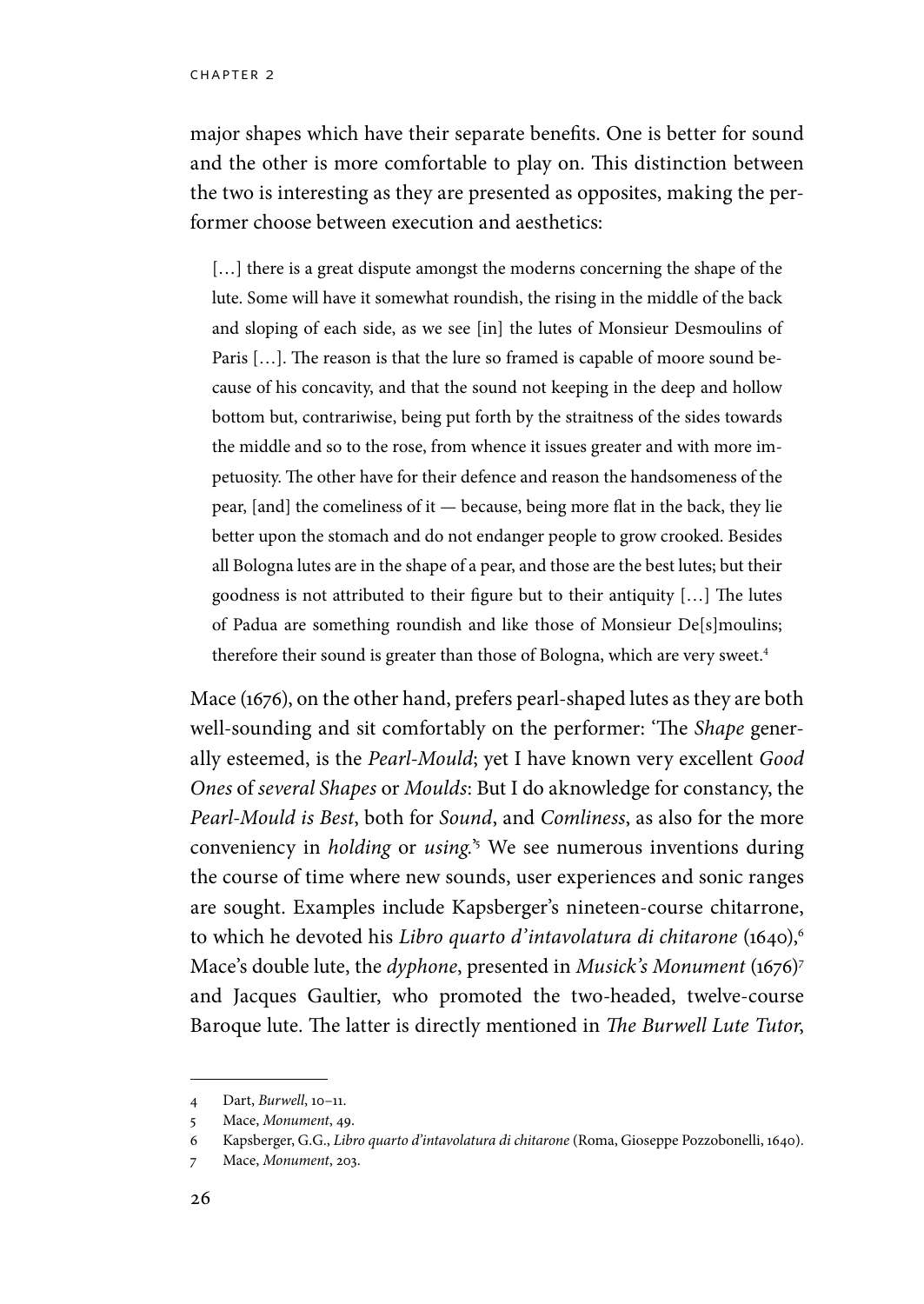where its sonic qualities are criticised. According to what is written, the trouble seems to be due to the inequality between the trebles and basses. It is particularly worth noting the nasal quality of the long basses because of the directions to place the right hand close to the bridge, which causes a more metallic yet woody tone quality. Perhaps this is also the reason behind the following comment, as we can see how the combination of a metallic tone quality and a nasal bass string may not have been a fruitful match, but this we will never know:

English Gaultier [[a contemporary lutenist]] hath been of another opinion and hath caused two heads to be made to the lute. […] The reasons of English Gaultier are so feeble that they destroy themselves. First, he saith that the length of the strings produce[s] a longer and bigger sound. But all the strings ought to have the same length of sound, and the sound of a string must make room to the other; for besides the confusion that the length of sounds produce, it also causeth a discord (since every bass cannot make a concord with every small string). And this is the first reason. The second evil effect that condemneth this alteration is that the sound of these long strings are no good, and that sound is like that of one that sings in the nose.<sup>8</sup>

### Right-hand position

Although authors aside from Burwell and Mace show little interest in the matters concerning lute design, we find slightly more interest directed towards the right-hand position. This may be because the lute performer had little influence on the design of their instrument (perhaps it was second-hand or the luthier only used one or two standard moulds, making the selection rather simple and restricted). In general, there seems to be a consensus about the placement of the right hand, at least in the later seventeenth-century sources (the Renaissance practice will be better unveiled later in this chapter). *The Burwell Lute Tutor* asks for the hand to be placed close to the bridge, using the little finger as support. The wrist should be high to produce an arch and the nails must be short:

<sup>8</sup> Dart, *Burwell*, 59.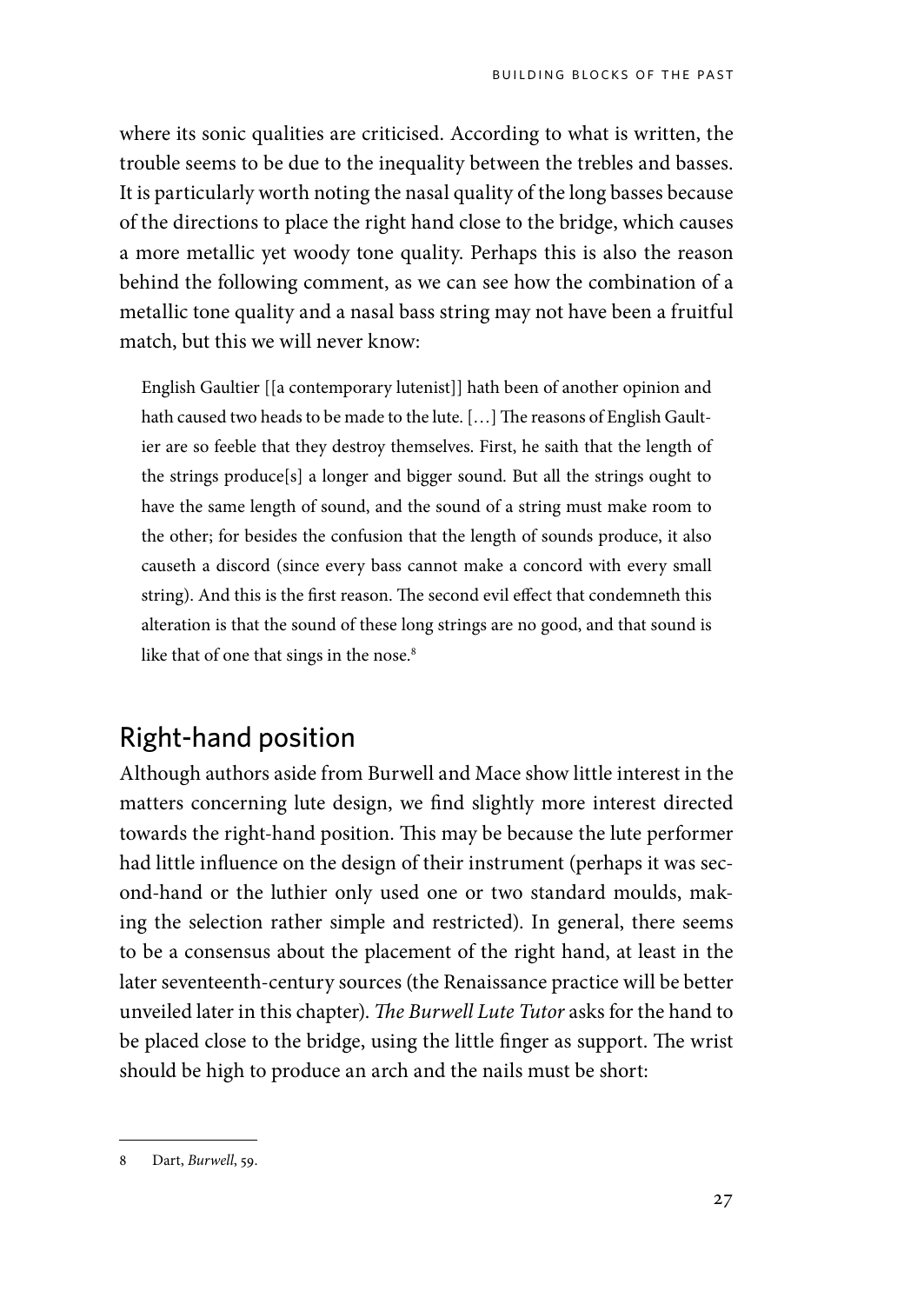For the right hand, it must be placed between the rose and the bridge, but nearest to the bridge. Your hand must lie upon the belly of the lute with the little finger only, which must be as if it were glued unto it; and keep the thumb as much as one can leaning upon the bass. That hand must be rising in the middle in the form of an arch, [so] that you may not smother the strings. […] For the nails, they must be short and smoothly cut (which some do with a little file).<sup>9</sup>

This view is also shared by Mace (1676), who mentions the same attributes. What Mace does, however, is to give more detailed information (as is often the case) as to how the strings are indeed to be plucked; an important indicator here is that, as mentioned in *The Burwell Lute Tutor*, the thumb should rest on the bass string. This serves to give support and a necessary reference for the performer to find their way among the many basses (since the subject for discussion in both books is the eleven-course Baroque lute and occasionally the fourteen-course theorbo). With the little finger placed firmly on the lid, the thumb resting on one of the basses, the wrist held high and the whole hand being situated close to the bridge, we get a pretty good idea of the foundation for the later seventeenth-century concept of tone production:

Lastly, That in *This Posture of your Right-Hand, your Right-Hand Wrist, rise up, to a Convenient Roundness*; yet not *too much*, but only to an *Indifferency*, and to keep it from *Flatness,* or *Lying o long,* &c. […] And as to that *Work*, it is only (first) keeping your *Thumb straight, and stiff*, and *gently pressing down that String*, (with an *easie strength*) so, as your *Thumb* may only *slip Over it*, viz. *That Pair,* (for you must know, that always the *Pairs*, are *struck together*) and rest it self upon the *next* (or *Eleventh*) *String,* your *Thumb* then standing *ready*, to do the like to *That String*; and so from *String* to *String*, till you have serv'd all the row of *Basses* after the *same manner*. […] But *This* you must *remember*, viz. when ever you *strike* a *Bass*, be sure, you let your *Thumb rest itself*, upon the *next String*, and *There* let it *remain*, till you have *Use of It* elsewhere. // And this is the only way, to *draw from a Lute* (as we term it) the *sweetest Sound, that a Lute is able to yield*; which being perfected, you may conclude, *half the work of your Right Hand accomplished*. […] with your *Thumb* ever *resting* upon some

<sup>9</sup> Dart, *Burwell*, 23.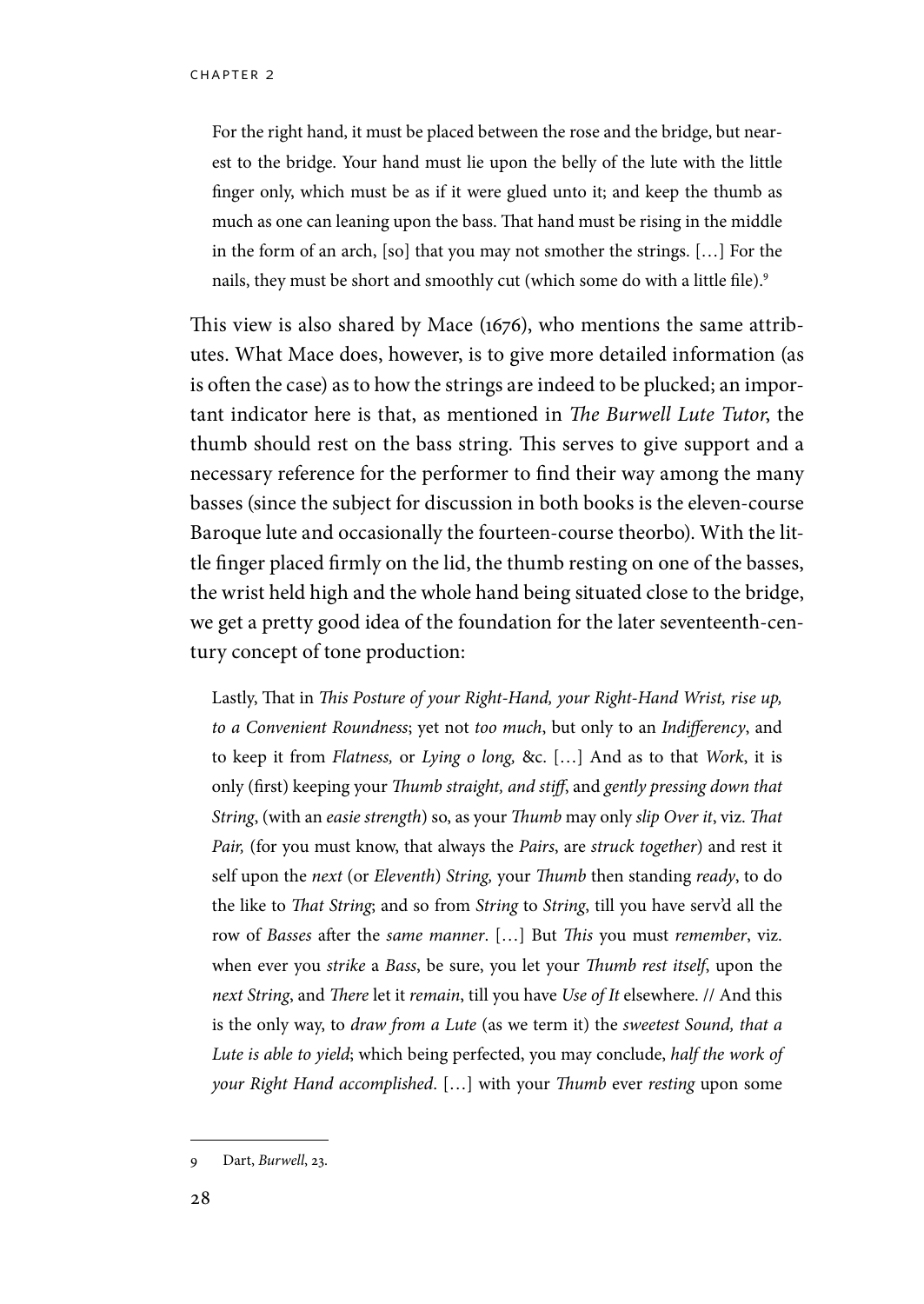one of the *Basses*, (where you please) put the *End* of your *second Finger*, a *very little* under your *Second String*, (about three Inches above the *Bridge*) as if you did intend only to *feel your String*, having your *Fore-finger* (at the same time) *close adjoyning* in readiness, (yet not touching your *second Finger*, or the *String*;) then draw up your *second Finger*, from under the String, forcing the String with a pritty *smart Twitch*, (yet gently too) to cause it to speak *strong* and *Loud*. [… Repeat until] you can draw a *sweet, smart*, and *pleasant Sound* from *That String*. [...] strive to do the like with your *Fore-finger*, [...].<sup>10</sup>

The earlier William Barley, in his *A New Booke of Tabliture …* (1596), is much more scanty in his documentation, but what he writes supports the same notion as described above:

[...] the stringes must bee stroken beneath on the bellie of the Lute, with the finger of the right hand, as wel as stopped with the fingers of the left.<sup>11</sup>

This hand position is even further supported by John Playford in his *Musick's Delight on the Cithren* … (1666). What Playford does is to bring the metal-strung instruments into the discourse, and it is noticeable that he prefers the use of the fingers rather than the quill (cf. the Oriental *risha* or the modern plectrum, etc.):

[...] For your right hand, rest only your little finger on the belly of your *Cithren*, and to with your Thumb and first finger and sometimes the second strike your strings, as is used on the *Gittar*; that old Fashion of playing with a quil is not good, and therefore my advice is to lay it aside; and be sure you keep your Nails short on the right hand.<sup>12</sup>

The German sources are scarce, but we find that Johann Stobaeus' (or Stobäus') *Stammbuch* (c. 1638–1640) promotes a move from the thumbinside to the thumb-outside technique. The thumb should be stretched out and the fingers should be played inwards to produce a clean, strong sound. The thumb-outside technique is said here to produce a sharper, brighter and purer tone quality which is to be preferred to the previous

<sup>10</sup> Mace, *Monument*, 72–73.

<sup>11</sup> Barley, W., *A New Booke of Tabliture …* (London, n/a., 1596): B3.

<sup>12</sup> Playford, *Cithren*, Brief Instructions to Playing the Cithren (7th page).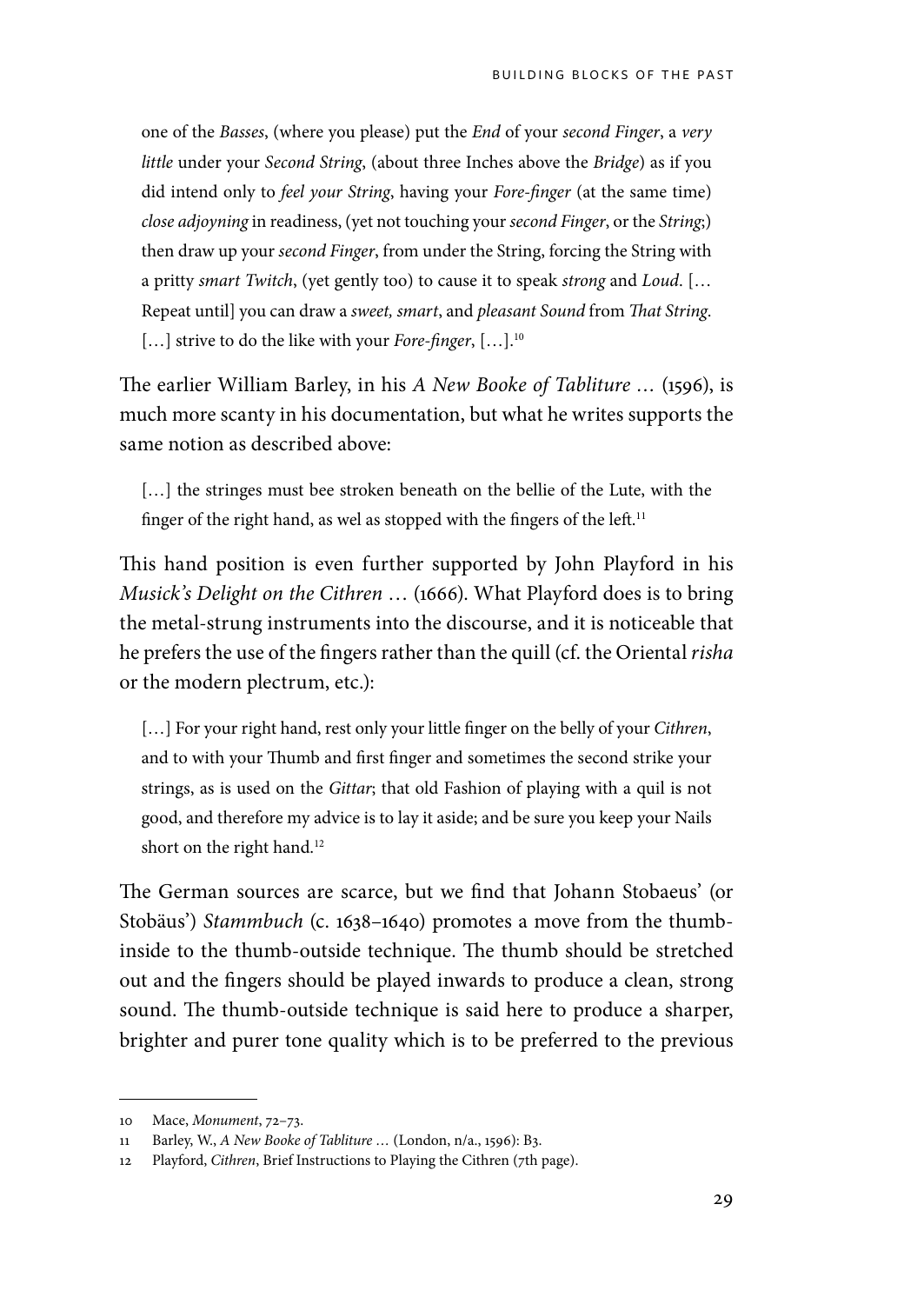thumb-inside technique, which is now referred to as 'quite rotten and muffled' (*gar faull u. dümpffig*). Unfortunately, I have not been able to obtain the original source myself, but we find quotes from it on a website provided by Wayne Cripps:

1. Von der Rechten Handt.

"Die Rechte Hand soll kurtz für dem Stege gehalten u. d. kleine finger steif aufgesetzet u. gehalten werden. D. daume soll starck ausgestrecket werden, das er fast ein glied den andern fingern vorgehe. Es sollen auch die finger einwertz unter den daumen fein zu sich gezogen werden, dz der \_resonans\_ fein starck klinge.

"Der daume soll auswertz nit einwertz, geschlagen werden, wie die Alten zu thun pflegen, u. gemeinlich die Niederländer und Alte Teutschen. Denn es \_ probiret\_ worden, das es weit besser den daumen auswertz zuschlagen, klinget reiner scherffer u. heller, dz ander klinget gar faull u. dümpffig.

"Auswertz gebrauchen den daumen diese Berümbte Lautenisten, \_In Germania: Gregorius Ruwet [Huwet], d. Dulandus Anglus,\_ welcher doch anfänglich einwendig den daumen gebraucht. \_In Italia:\_ Zu Rohm \_Laurentinus,\_ zu \_ Padua Hortensius.\_\_In Gallia\_Borquet, Mercurius Polandus\_u. andere mehr.

"Wenn volle griffe zuschlagen, gebraucht man alle 4 finger.

"Wenn \_Coloraturen,\_ bisweilen mit dem daumen und Zeiger, bisweilen d. Zeiger u. mittelste finger wie drunten bey den \_Coloraturen\_ soll gedacht werden."

#### (1. On the Right Hand.

The right hand is to be held close to the bridge, and the little finger firmly placed and held down. The thumb is to be stretched out strongly, so that it stands out almost as a limb [so that it stands out one knuckle] to the other fingers. The fingers are to be pulled cleanly inwards under the thumb, so that the sound resonates cleanly and strongly. The thumb is to be struck outwards, not inwards like the people in the past used to do, and commonly the Dutch and old Germans. For it has been proved that it is far better to strike the thumb outwards, it sounds purer, sharper, and brighter, the other sounds quite rotten and muffled.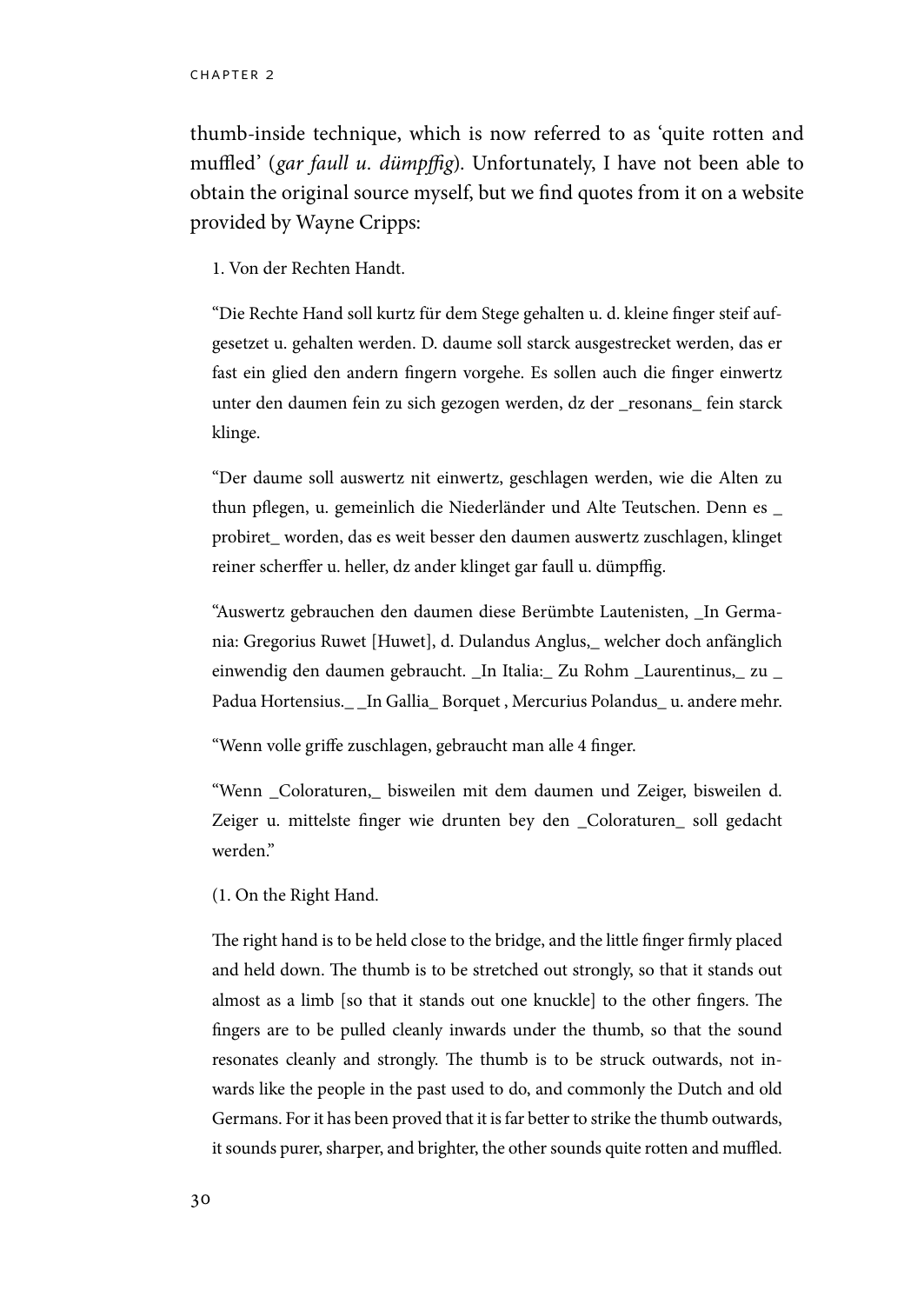These famous lutenists used the thumb outside: In Germany: Gregorius Ruwet [=Huwet], Dowland the Englishman, who at first used his thumb the other way. In Italy: in Rome Laurencini, in Padua Hortensius. In France, Bocquet, Mercure the Pole, and many more. If you strike full chords, you use all four fingers [=three fingers + thumb]; for divisions, [play] sometimes with the thumb and index finger, sometimes with the index and middle finger, see below under Divisions.) (Translated by Stewart McCoy; amendment by Markus Lutz)13

Esaias Reusner, in his *Erfreuliche Lauten-Lust* (1697), mentions the possibility of placing the supporting finger (in this case, the little finger) behind the bridge to produce a strong tone:

An der rechten Hand muß der kleine Finger vor dem Steg gesetzet werden, wann man lieblich spielenwil; soll es aber etwas stärcker klingen, kan man auch wol den kleinen Finger hinter dem Steg setzen. Der Daumen muß allezeit, wann er eienen Chor geschlagen, auff dem anderen liegen bleiben. Auff die Verwechselung der Finger muß man auch fleissig Achtung geben.

Was die lincke Hand anbelagt, […] Ferner sollen auch die Striche, wo man überlegen soll, wol in acht genommen und allezeit die Finger veste aufgedrucket werden, damit es desto reiner klinge […].14

(On the right hand, the little finger must be placed before the bridge when you play pleasantly; but if it should sound a bit stronger, you can also put the little finger behind the bridge. The thumb must always lie at the other end [of the bridge], when it is used to pluck. One must be careful not to confuse the fingers.

As for the left hand, […] the strokes, too, should be taken into consideration, and the fingers must always be plucked [in a manner] that may sound purer.)

Interestingly enough, Reusner (or Reusnern) does not mention the possibility of playing with the supporting finger behind the bridge in his 1676 treatise: 'First, the small finger must be positioned somewhat before the bridge [direction, rosette], and not behind, whereby one achieves a sweeter sound […].' (in Roland H. Stearns' translation; brackets added

<sup>13</sup> Cripps, W., 'Stobaeus.' Retrieved 3 April 2018, URL: http://www.cs.dartmouth.edu/~wbc/hand/ Stobaeus.html.

<sup>14</sup> Reusner, E., *Erfreuliche Lauten-Lust*. 1697 (München: Tree Edition, 1998), Hochgeneigter Leser!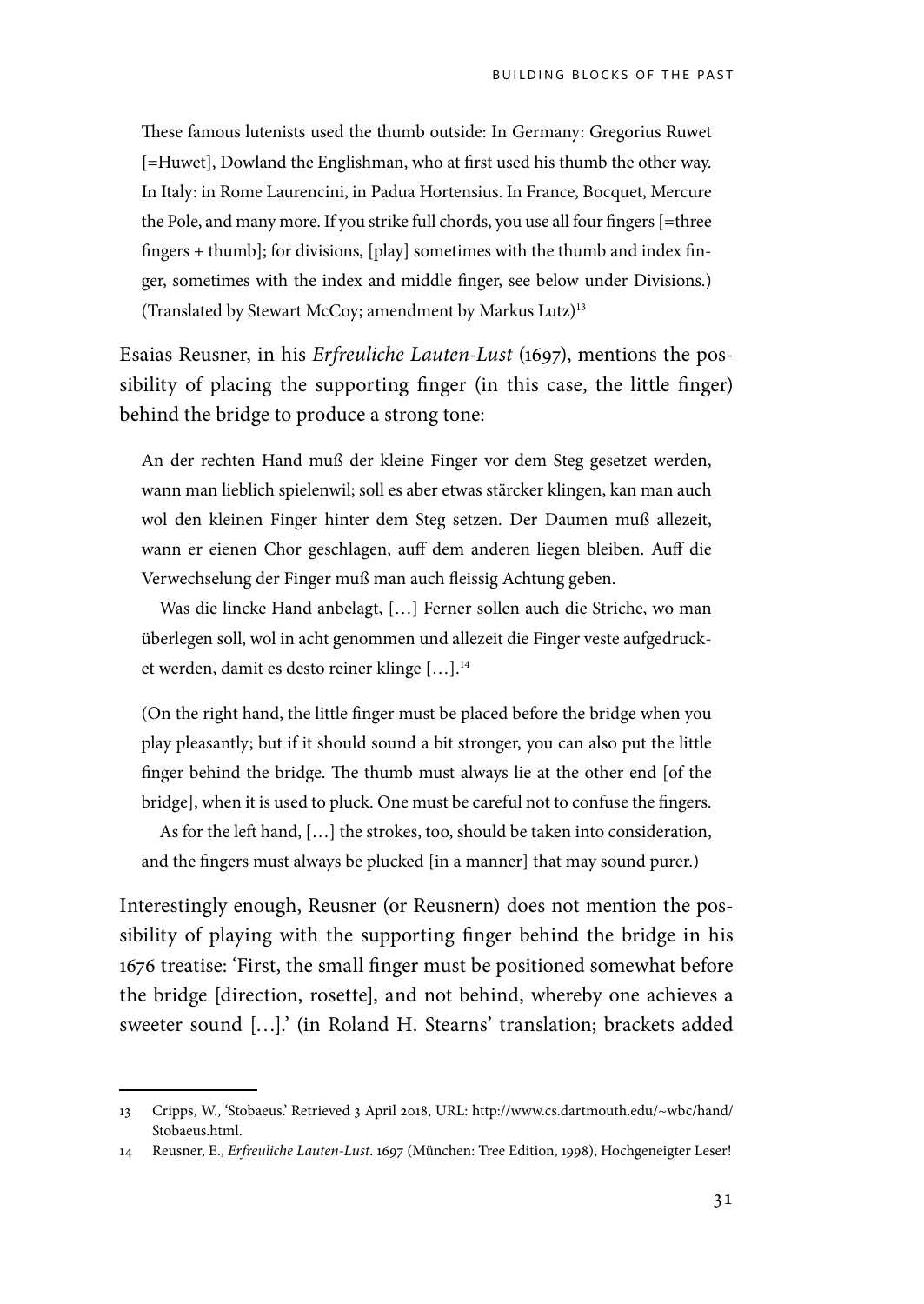by the translator).15 Philipp Franz LeSage de Richee (1695) gives similar directions: '1. The small right [plucking] hand finger must be positioned in front of the bridge [i.e. toward the rosette side], not behind it. // 2. The right [plucking] hand thumb should extend toward the rosette so that the fingers move into the palm of the hand […]' (also in Roland H. Stearns' translation; brackets added by the translator).<sup>16</sup>

French sources are even more scarce. Without mentioning the position between the rosette and the bridge, Charles Mouton writes in 1698 that the 'little right [plucking] hand finger must rest on the lute top on the side of the bridge where the strings are tied; the other fingers extend to prepare to play, and the thumb, [further] extends to a position outside the fingers' (same translator).<sup>17</sup>

Clearly sources agree on the high angle of the wrist and, as in the later sources, also the close proximity to the bridge. Giovanni Girolamo Kapsberger, in *Libro quarto d'intavolatura di chitarone* (1640), take the matter to extremes and, according to my research, it seems that he is unparalleled in his approach. What he asks for is for the lutenist to place, not the little finger but the ring finger on the bridge itself, thus only utilising the thumb, index finger and middle finger for play:

Si deve tenere il quarto deto della mano destra appoggiato al fondo di quà dal ponticello, et non il quinto: le ragioni di ciò si dichiarano dall'Autore, nel suo libro intitolato il Kapsberger della Musica Dialogo.<sup>18</sup>

(One must keep the fourth finger [i.e. the ring finger] of the right hand leaning back to the bottom of the bridge, and not the fifth [i.e. the little finger]: the reasons for this are stated by the Author, in his book entitled *Kapsberger of Musica Dialogo*.)

*The Burwell Lute Tutor* also speaks of three fingers only: 'The right hand useth the thumb and the two next fingers to the thumb only; [...]

<sup>15</sup> Lundgren, *Baroque Lute*, 25.

<sup>16</sup> Lundgren, *Baroque Lute*, 35.

<sup>17</sup> Lundgren, *Baroque Lute*, 40.

<sup>18</sup> Kapsberger, *Libro quarto*, 2. The book he mentions seems to be lost; see Fabris, D., 'Lute Tablature Instructions in Italy: A Survey of the *Regole* from 1507 to 1759,' in Coelho, V.A. (Ed.), *Performance on Lute, Guitar and Vihuela: Historical Practice and Modern Interpretation* (USA: Cambridge University Press, 1997): 16–46, 28.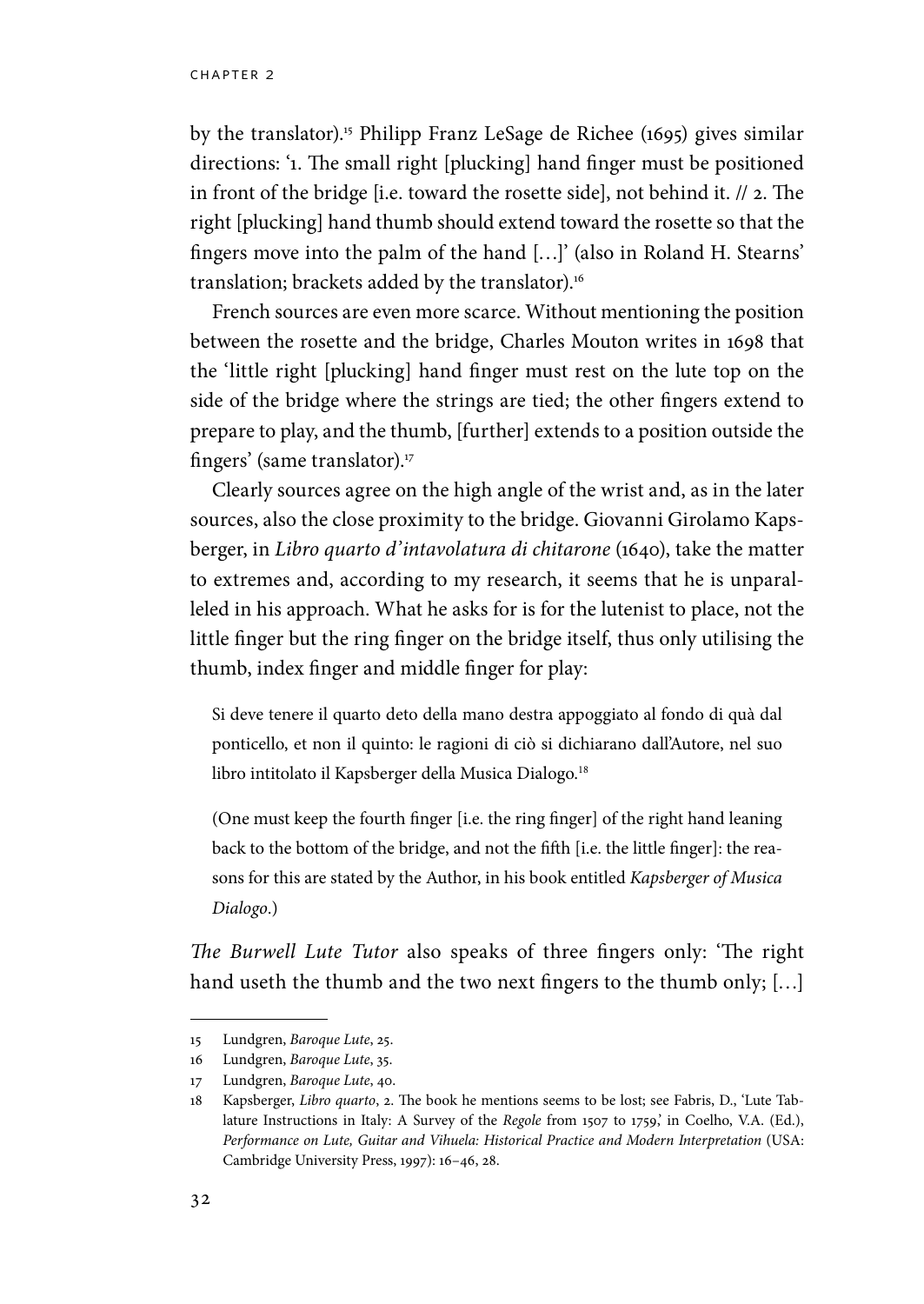You may raise the little finger when you strike a whole stroke with the thumb, striking as you do on the guitar.'19 However, the use of the little finger instead of the ring finger naturally increases the distance from the bridge.

John Baptisto Besardo of Visconti, on the other hand, presents an essay entitled 'Neccesarie Observations Belonging to the Lute and Lute-Playing,' in Robert Dowland's publication *Varietie of Lute Lessons …* (1610). This is a more detailed description, closer to those of Mace and *The Burwell Lute Tutor*, and except for small variations relating to the Renaissance performance and fingering practice, he too concurs (see further mentions of this in later sections of this chapter):

First, set your little finger on the belly of the LUTE, not towards the Rose, but a little lower, stretch our your Thombe with all the force you can, especially if thy Thombe be short, so that the other fingers may be carryed in a manner of a fist, and let the Thombe be held higher than them, this in the beginning will be hard. Yet they which have a short Thombe may imitate those which strike the strings with the Thombe under the other fingers, which though it be nothing so elegant, yet to them it will be more easie.

Now for choosing one of these kindes, learne first to strike the strings more hard and cleare [*sic*], whether they be one or more that are to be stricken: and that you may strike them with the right fingers, marke whether one string or more strings than one are to be stricken: if more then one, keepe this rule, let two strings which stand close together be stroken with the Thombe and fore fingers: if two strings be distant one from another so that there be one or two strings betwixt them, strike them with the Thombe and middle finger: strike also three strings, with the Thombe, the fore-finger and middle finger: foure [*sic*] strings with all the other fingers (excepting the little finger,) if more be to be stroken (as oft there be) keeping the same order with your fingers, let the Thombe and the fore-finger strike each of them two strings, if so many be to be stroken. [...]<sup>20</sup>

<sup>19</sup> Dart, *Burwell*, 29.

<sup>20</sup> Besardo of Visconti, J.B., 'Neccesarie Observations Belonging to the Lute and Lute-Playing,' in Robert Dowland, *Varietie of Lute Lessons …* (London, Thomas Adams, 1610): 4–11, 9.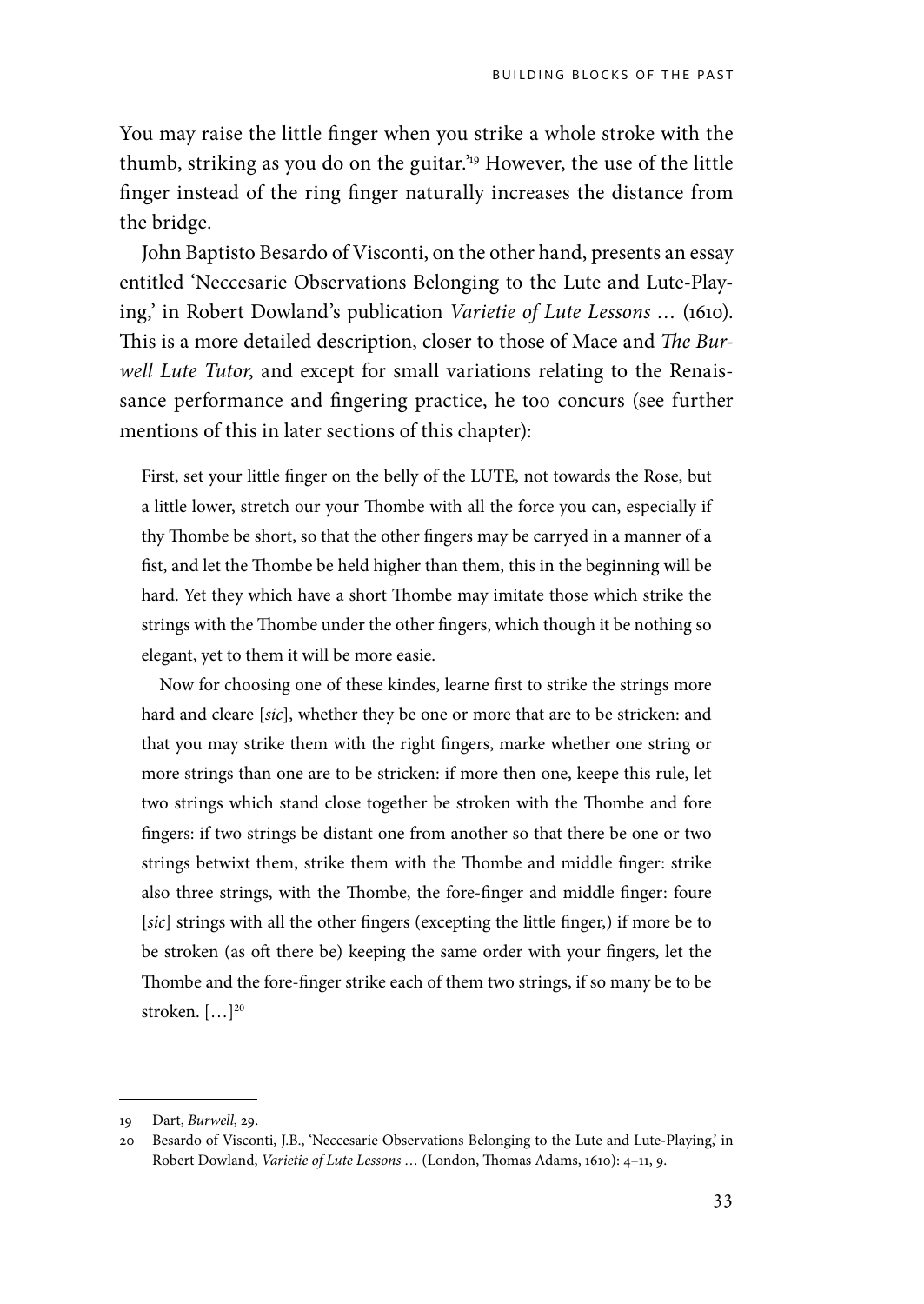# Right-hand plucking

But the placing of the hand is not all, and for sound to be produced something has to move (see Chapter 4), meaning that a string has to be plucked. *The Burwell Lute Tutor* again sets a good example by providing detailed information. Here we read how the strings are to be left untouched when not in use, which on a Baroque lute has much to say for its resonance, and how one must vary one's plucking (close to the bridge) to make it musically interesting. In contradiction to the instructions by Kapsberger, we should never place the little finger upon the bridge:

For the striking of the lute, that concerneth rather the perfection rather than the beginning of the learning; yet in the beginning 'tis to be observed to strike hard and near the bridge. But take heed that you never lay the little finger upon the bridge or behind the bridge, neither strike the strings with the nails, nor so hard as if you would tear them in pieces. But never leave fingers upon the strings (the thumb as much as you please upon the bass. When you begin to play something well, you must alter your way of striking and flatter (as we speak) the lute — that is to strike it sometimes gently. […] in playing of the lute, in some places you must strike hard and in others so gently that one may hardly hear you.<sup>21</sup>

It is further emphasised later in the book that one should play without nails: 'The grace is in the flesh, and in the touching of it.'<sup>22</sup> Thomas Mace (1676) also agrees with this, as he presents a similar approach where the flesh is preferred to the nails. He does, however, accept the use of nails in the consort for the simple reason of being heard over the other instruments:

But in doing of *This*, take notice, that you *strike not your Strings with your Nails*, as some do, […] because the *Nail* cannot *draw so sweet a Sound* from a *Lute*, as the *nibble end* of the *Flesh* can do. // I confess in a *Consort*, it might do well enough, where the *Mellowness* (which is the most *Excellent Satisfaction* from a *Lute*) is *lost* in the *Crowd*; but *Alone*, I could never receive so *good Content* from

<sup>21</sup> Dart, *Burwell*, 23–24.

<sup>22</sup> Dart, *Burwell*, 35.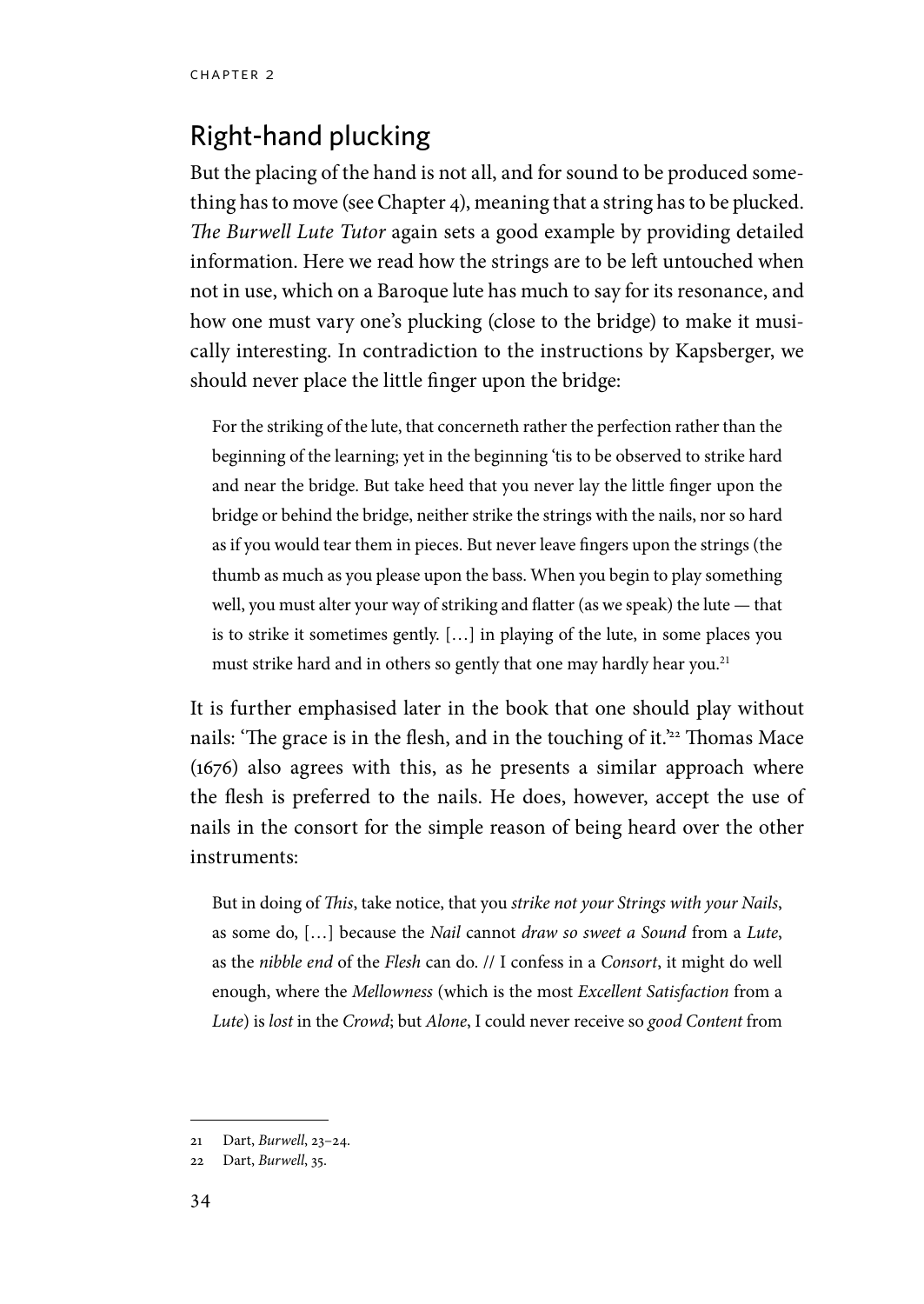the *Nail*, as from the *Flesh*: However (*This* being my *Opinion*) let *Others* do, as seems *Best to Themselves*. 23

Thomas Mace (1676) is the only one, however, to clearly describe the motion of the fingers. He describes what must be done for a clear and clean tone, but it is difficult to discern exactly what he means by an 'upwards' and 'not slanting' movement. It may suggest the difference between the free stroke (*tirando*) and the resting stroke (*appuyando*):

And that you may learn to *strike a String Clear, and Clean*, take notice, that in *your stroke*, you strive to *draw your Finger a little Upwards*, and not *Slanting*, for that will *endanger* the *hitting* of *another String, together* with *That String*, you intend to Strike *Single*. This is called *Clean Striking.*<sup>24</sup>

William Barley (1596) writes more than Mace on the matter, but seems more concerned with terminology and fingering than with tone production itself:

[...] you have but foure fingers to play, the thumb accounted for one, for note that the little finger serveth to guide the hand upon the bellie of the Lute. […] And to the end yee shall not be ignorant what these tearmes meane of striking downewardes, or upwards, or to gripe, I meane by striking downewards the stringes is when the thumb playeth alone, and to strike with the fingers is when the letters hath pricks under them, and the stringes are striken upwardes, to gripe is when the fingers and the thumb playeth together and yet not looseth their office in striking upwardes and downewardes, that is to say to strike downeward and upward with the fingers.<sup>25</sup>

It is not until Barley introduces less common instruments, such as the metal-strung orpharion in *A New Booke of Tabliture for the Orpharion …*  (1596?), that he becomes clearer, and suggests that metal strings must be treated differently than those made of gut:

[...] the Orpharion is strong with wire stringes, by reason of which manner of stringing, the Orpharion doth necessarilie require a more gentle & drawing stroke

<sup>23</sup> Mace, *Monument*, 73.

<sup>24</sup> Mace, *Monument*, 73–74.

<sup>25</sup> Barley, *Tabliture*, B4.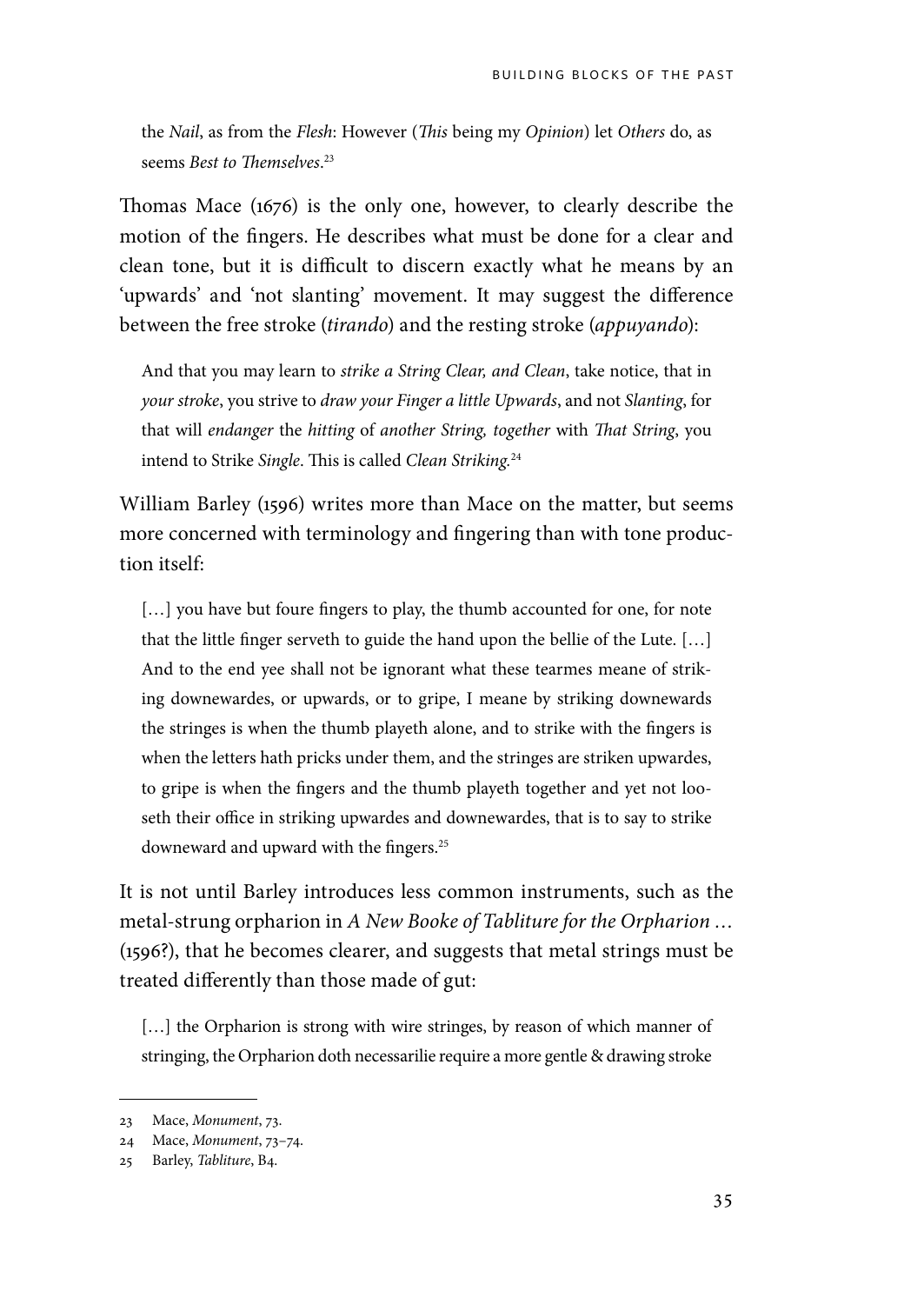than the Lute, I meane the fingers of the right hand must be easilie drawen over the stringes, and not suddenly griped [*sic*], or sharpelie [*sic*] stroken as the lute is: for if yee should doo so, then the wire stringes would clash or iarre together the one against the other; which would cause that the sounde bee harsh and unpleasant: Therefore it is meete that you observe the difference of the stroke.<sup>26</sup>

Francesco Corbetta seems to take for granted that the performer knows how to strike the strings in general, which is a logical inference as only a trained musician could perform his complex and technically-demanding works as presented in *La guitarre royalle* (1671). Yet, it is interesting to note a small remark that the hand and wrist must perform strumming in a synchronous manner: '*E batti sempre le consonanti con la mano et il polzo insieme*' 27 (And always hit the chords with the hand and the wrist together).

In Italy, however, Vincenzo Capirola's lute book *Compositione di Meser Vincenzo Capirola* (c. 1517) provides three important directions. The first is that all notes of a chord must be heard clearly; the second is to sustain the notes in the left hand, that is, to hold the fingers to the note until the finger is needed elsewhere in a sort of '*tenuto* left-hand technique' (although I confess, the term is troublesome in the world of tablatures). This can be compared to *The Burwell Lute Tutor*, cited earlier, which may indicate the same: 'But never leave fingers upon the strings (the thumb as much as you please upon the bass).<sup>28</sup> The third and final direction is that the distance between the string and the nut has much to say for the tone production. Even if Capirola's right-hand instructions are somewhat fragmented (including the description of a *figuetas* technique not cited here) they are interesting because they present three perspectives not clearly addressed by others:

[...] Le consonantie tu troverai a tre over a quatro, evertisi che quella de mezo se sentra, che molto la tua orech//ia te ingana te par sonar 4 bote, et non se sente nisi 3., et cusi 3 che soni non se sente poi do […] Nota. il piu bel secreto

<sup>26</sup> Barley, W., *A New Booke of Tabliture for the Orpharion …* (London, n/a., 1596?): B. The following and related publication Barley, W., *A New Booke of Tabliture for the Bandora …* (London, n/a., n.d.) does not mention tone production.

<sup>27</sup> Corbetta, F., *La guitarre royalle* (Paris, Bonneüil, 1671), 3.

<sup>28</sup> Dart, *Burwell*, 23–24.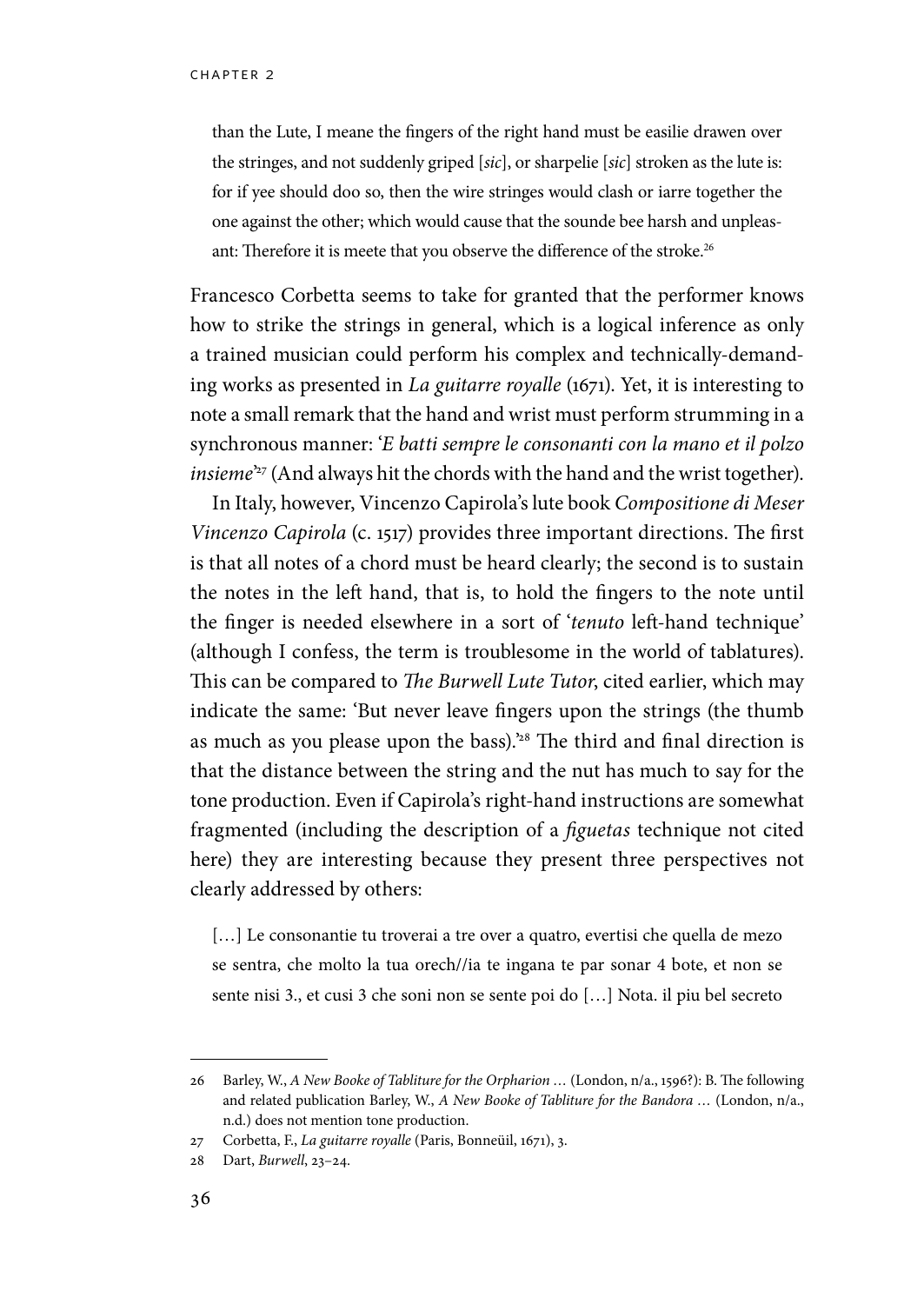et arte che, e, nel meter suxo una cosa, et sonar, abi questo per una masima de aristotille, et fali gran fondamento: avertisi nel sonar sempre tenir ferme le bote col deo, over dei sul manego fina che trovi altre bote che te sia forza lasarlle, cusi sempre farai de man, in man, per che limporta asai, e tuti non livrende, come desoto, forza sera ne parli […] et nota un miraculo che io viti a un lauto che solena aver: il scagnelin era un poco inzo piu che[?] dover che canto andava inciso, et pareva il lauto muto il fisi andare insu al suo luoco respiro il lauto cosa danno creder [...]<sup>29</sup>

([…] When you find chords with three or four notes, be careful that the middle one is audible, as often your ears will cheat you. You will think you are playing four notes, but actually only three of them will be sounding, or when you play three, only two will be heard.[…] The most beautiful secret in preparing and playing a piece is found in a rule given by Aristotle to which great importance must be given: when you play, be careful to hold the notes, keeping the fingers (of the left hand) on the fingerboard, until you have to play other notes (with the same fingers). Do not move them until you have to; be careful always to observe this rule while you are playing through the pieces. Not everybody understands this as I do, so I had to explain it. […] Witness the miracle I saw in a lute that I had: the nut was slightly lower than it should have been, the 'canto' (1st string) was too low (on the fingerboard), and the lute sounded mute. I raised it to the proper height and amazingly, the lute came alive.) $30$ 

Similarly, we can also find other perspectives given in Gaspar Sanz' *Instruccion de Musica Sobre la Guitarra Española …* (1697) in which the thumb is specially mentioned:

Del pulgar de la mano derecha, es necessario tener grande cuidado, porque como siempre toca la voz baxa, si hallaren dos numeros, aunque sea en las dos

<sup>29</sup> Capirola, V., *Compositione di meser Vincenzo Capirola* (na., na., c. 1517), ff. 2 and 4r.

<sup>30</sup> I have transcribed the original handwriting here as close to the original as I could manage. Due to the complexity of the text, however, I chose to use Federico Marincola's contextual adaptation of the text into modern English for the translation. I agree with his solutions, and I find it to better convey the content to the modern reader than a direct translation from the original would have done, especially since more specialised linguistic perspectives are not the focus here, but the subject-related content of the text itself; see Marincola, F., 'Capirola Lute Book (1517)' in *Lute-Bot Quarterly* No. 1, Winter (1998). Retrieved 7 June 2017, URL: http://www.gerbode.net/sources/ capirola\_compositione/lutebot1.txt.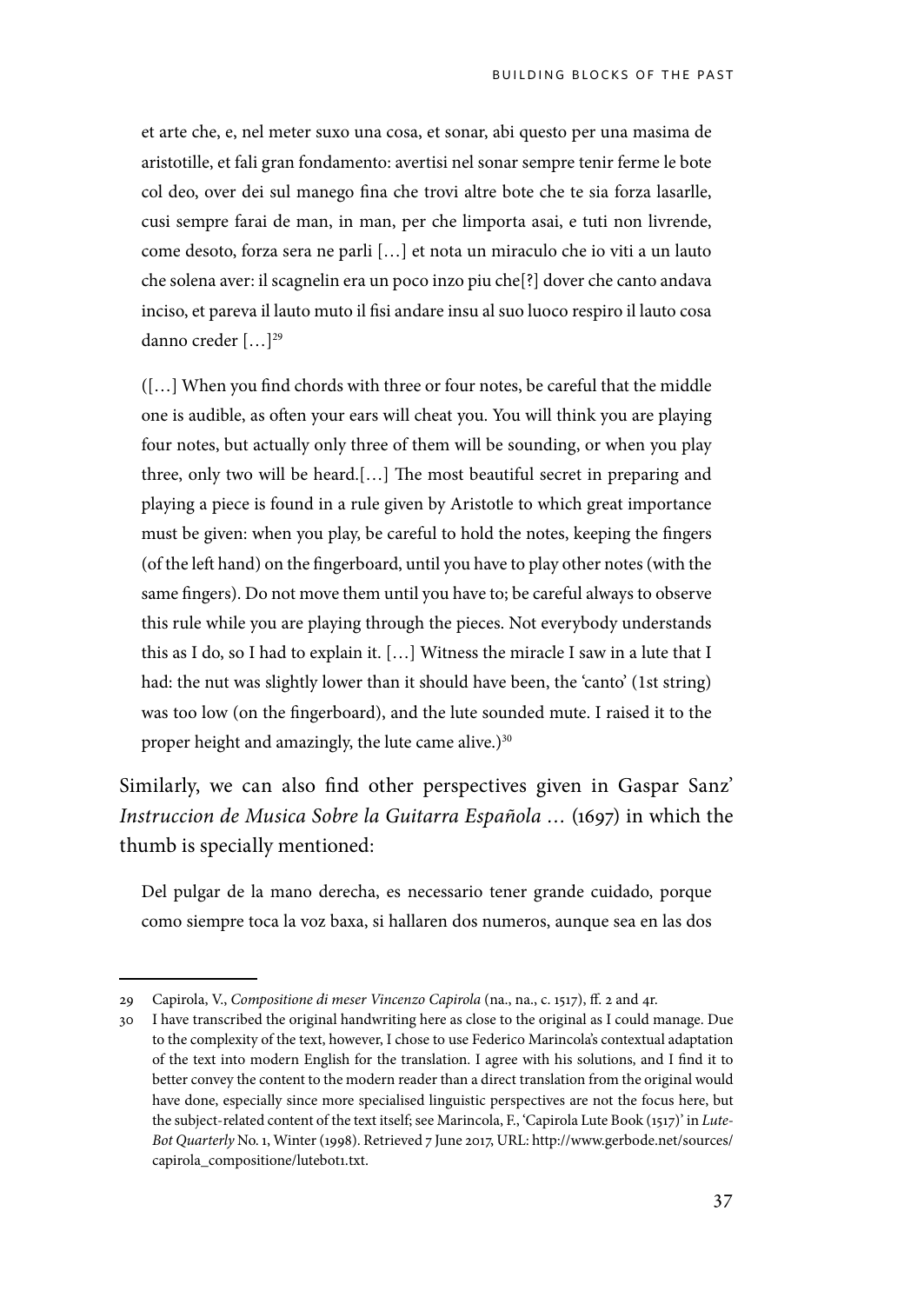rayas mas baxas, procuren que el pulgar toque el bagete, porque le pertenece à èl explicar aquella voz, para que tenga mas cuerpo, y porque no suena tambien la segunda herida àzia arriba con el indice, como con el pulgar àzia abaxo, y pueden probar esta regla en la tercera diferencia de la Xacara, al quarto compàs, y experimentaràs, que alli es mejor tañer la segunda con el pulgar, que con otro dedo, y alsimismo en otros casos.<sup>31</sup>

(Of the thumb of the right hand, it is necessary to take great care, because as always the low voice sounds, if they find two numbers, even in the two smallest lines, try to have the thumb touch the course (?; *bagete*), because it belongs to him to explain that voice, so that it has more body, and because the second wound [string] does not also sound up with the index, as with the thumb below, and can prove this rule in the third variation of the Xacara, to the fourth beat, and you will experience, that it is better to play the second with the thumb, than with another finger, and likewise in other cases.)

As my final example, Alessandro Piccinini (1623) emphasises a clean and clear tone production and directs the reader to play over the rose to render the best sound:

Dico dunque, che frà le parti principali le quali si ricercano al buon suonatore, l'una & molto importante è il suonare netto, & polito; Di maniera che ogni minimo tocco di corda sia schietto, come Perla, & chi non tocca in questa maniera è poco da stimarsi; E certamente gran diligenza conviene usarsi, per suonare cosi; & in particolare in Francia, dove non si stima alcuno, il quale non suoni netto, e delicate. […] Rende il Liuto, e cosi ancor il Chitarrone miglior armonia in mezo frà la Rosa, e lo scanello; e però in quell luoco si deve tenere la mano destra.<sup>32</sup>

(So, I say, what is the main role that is being sought by the good player, one very important [task] is to play clearly, & clean; In such a way that every little touch of [a] string is fine, like [a] pearl, and they who do not touch it in this manner is of little esteem; And, certainly, great diligence should be payed to play thusly; & particularly so in France, where no one is esteemed, who does not[, through

<sup>31</sup> Sanz, G., *Instruccion de musica sobre la guitarra española …* (Zaragoça, Diego Dormer, 1697), 7–8.

<sup>32</sup> Piccinini, A., *Intavolatura di liuto, et di chitarrone. Libro primo* (Bologna: Gio. Paolo Moscatelli, 1623), 1.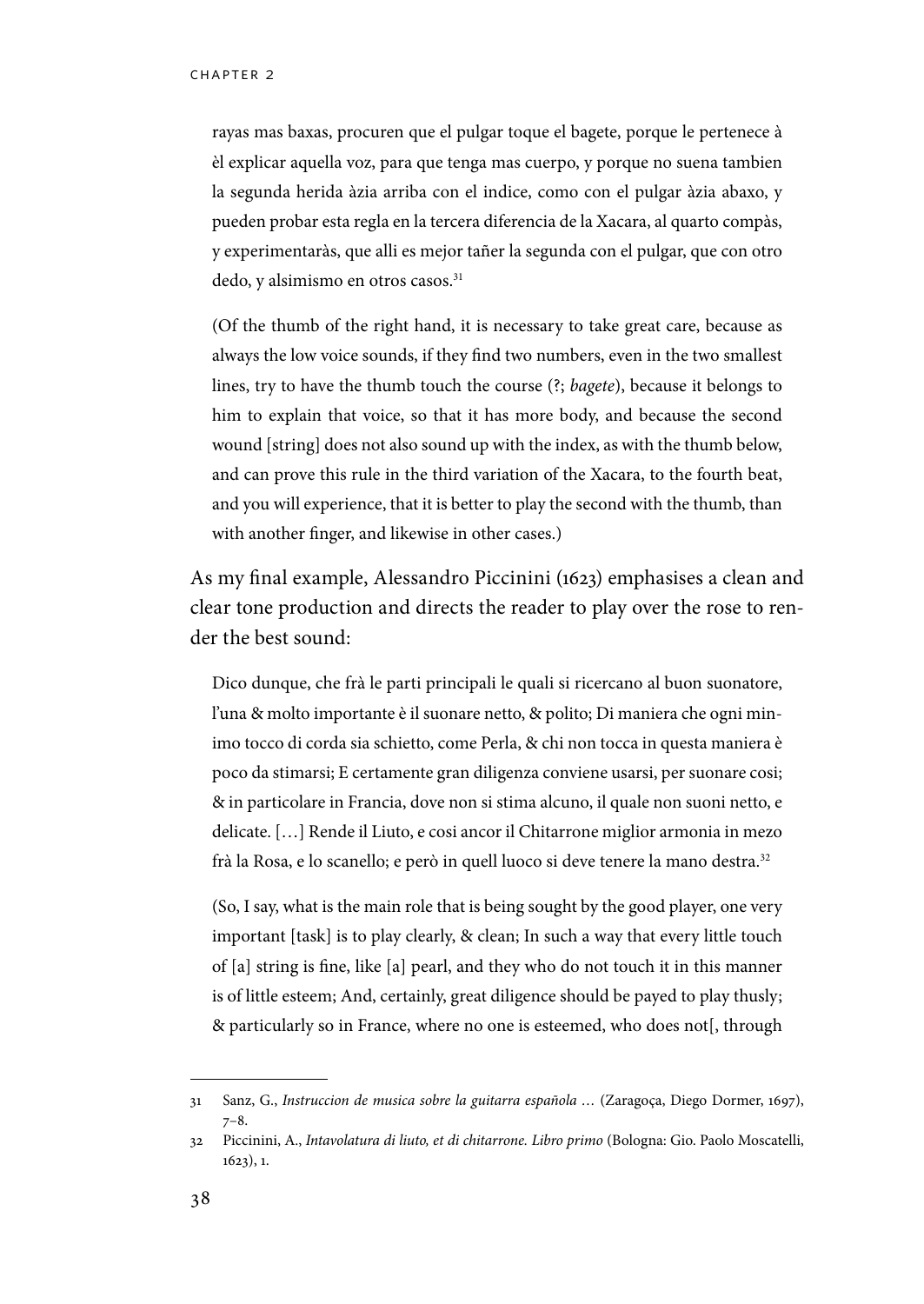their playing,] sound clear, and delicate. […] It makes the Lute, and also the Chitarrone[, produce the] best harmony [when placing the right hand] in the middle of the rose, and on top of it; and therefore, you must hold your right hand in that place.)

A key to producing proper sound, according to Piccinini, is to have the nails short and egg-shaped, yet long enough to provide support for the fleshy part of the fingertips, and that the fingers move towards, that is, into the soundboard. Both strings of each course should be plucked with the flesh.<sup>33</sup>

Per imparare di tener ben la mano destra, chiuderai il pugno, e poi l'aprirai un poco, tanto, che le punte delle dita siano incontra alle corde, & il deto Police stia longo; & l'Auricolare stia posato sobra il fondo […] Il deto Police, il qual io non approve, che habbia l'ugna molto longa, s'adopra in questa maniera, cioè che ogni volta, che suonerà la corda, dovrà mandarsi verso il fondo, so che caschi sempre sopra, la corda, che li farà sotto, & iui si fermi sin tanto, che di nuovo dovrà porsi in opera. E quando si suona una pizzicata (che pizzicato intend, quando si suona più d'una corda insieme) anche il Police deve fare il medesimo movimento, e questo molto importa, prima per la buona armonia, che faranno li Bassi toccata à quell modo, & ancora perche apporta commodità grandissima […]. Le atre trè Dita, cioè Indice, Medio, & Anulare, I quali certamente debbono havere le ungne tanto longhe, che avanzino la carne, e non più, & che habbiano dell'ovato, cio[è]; che siano più alt ein mezzo; s'adopreranno in questa maniera, cioè; che quando si farà una pizzicato, overo, si suonera una corda sola […].34

(To learn to hold your right hand, you will close your fist, and then open it a little, so that the tips of your fingers meet the strings, and the thumb is long [i.e. stretched out]; and the little finger is rested at the bottom [i.e. the soundboard] [...] The thumb, of which I do not approve when it has a very long nail[. U]se it in this way, that is, that every time it plays the course it has to move towards the soundboard […]. And when you play a *pizzicata* (i.e., when playing more than one course together), the thumb must do the same movement, and this is very important, first for the good harmony, that they will pluck the basses in this way, and also because it provides great convenience […]. The other

<sup>33</sup> Piccinini, *Intavolatura*, 2.

<sup>34</sup> Piccinini, *Intavolatura*, 2.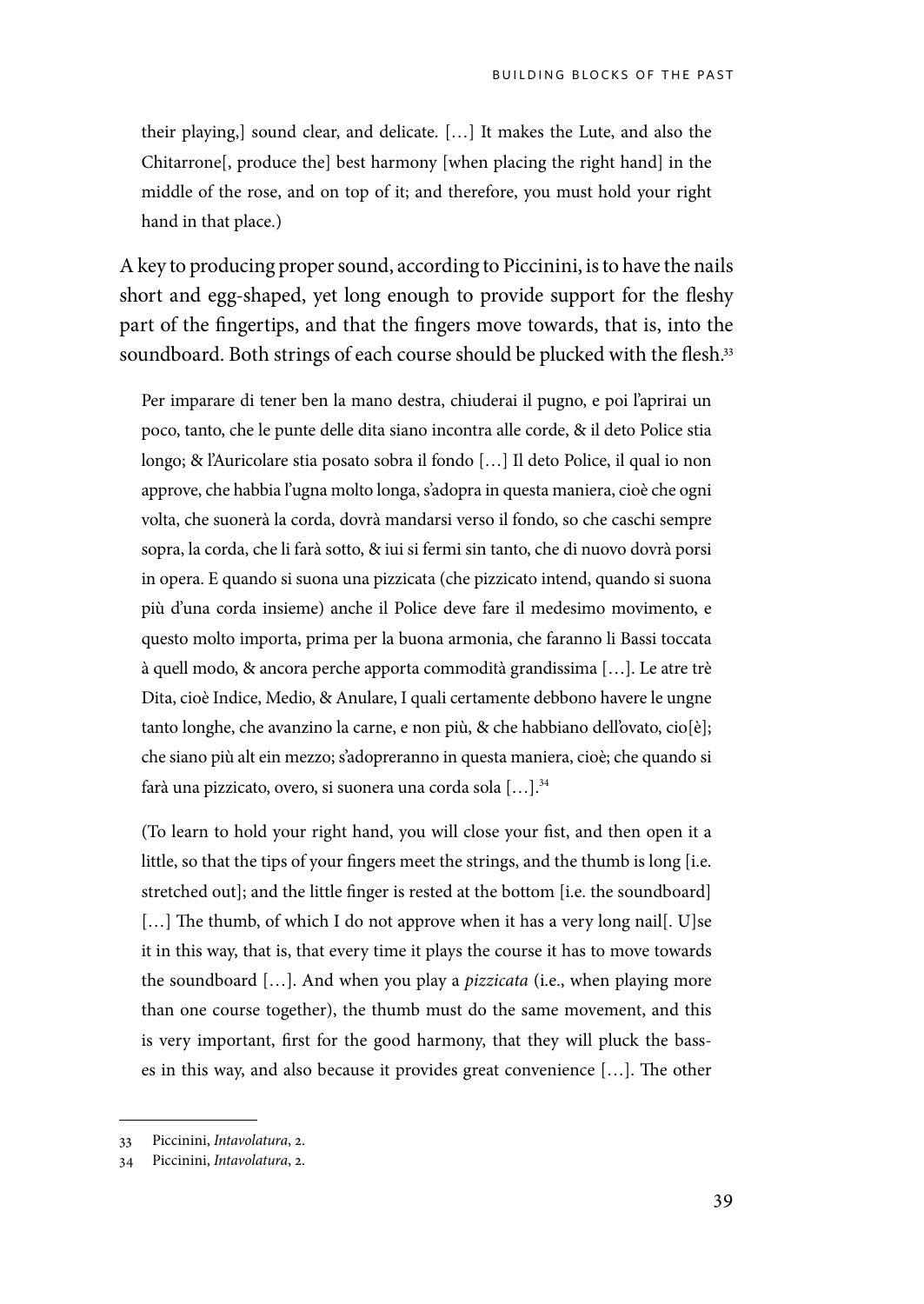three fingers, that is, the index, medium, and ring finger, must surely have their nails so long that they supports the flesh, and no longer, and that they are eggshaped, that is, that they are higher in the middle[. W]hen used in this way, that is; when plucking is made, a single course will sound […].)

### **Visual arts**

Other valuable sources on the concept of tone production can be found in the visual arts, but they must be treated with care in this context. Paintings are certainly full of uncertainties as they are not photographs, and we are subject to the eye of the artist creating them. A person depicted playing the lute in a certain fashion does not automatically mean that that certain way of playing is what was actually done. The performer may have chosen a more comfortable position to be able to sit for the artist over a long period of time; the performer may not even have been a musician at all, only finding the lute to look good in the painting; the artist may have adjusted, or even changed, the reality according to taste, memory or for many other reasons. Indeed, whatever the actual course of events, we cannot rely on works of art alone, but we can use them to get a better understanding of how they (the musician, the artist or the person who commissioned the painting) *wanted* something to be perceived. Not only are the visual arts important sources for understanding contemporary culture, politics and propaganda, but they are also sources for *seeing* sound. Richard Leppert has presented important research in this respect, where he argues that visual arts can be an important source for understanding music's social function and how it was used to convey meaning:

When people hear a musical performance, they see it as an embodied activity. While they hear, they also witness: how the performers look and gesture, how they regard the audience, how listeners heed the performers. Thus the musical event is perceived as a socialized activity […] Visual art cannot replicate musical acoustics, but it can provide an invaluable hortatory account of what, how, and why a given society heard and hence in part what the sounds meant.<sup>35</sup>

<sup>35</sup> Leppert, R., *The Sight of Sound: Music, Representation, and the History of the Body* (USA: University of California Press, 1993), xxii.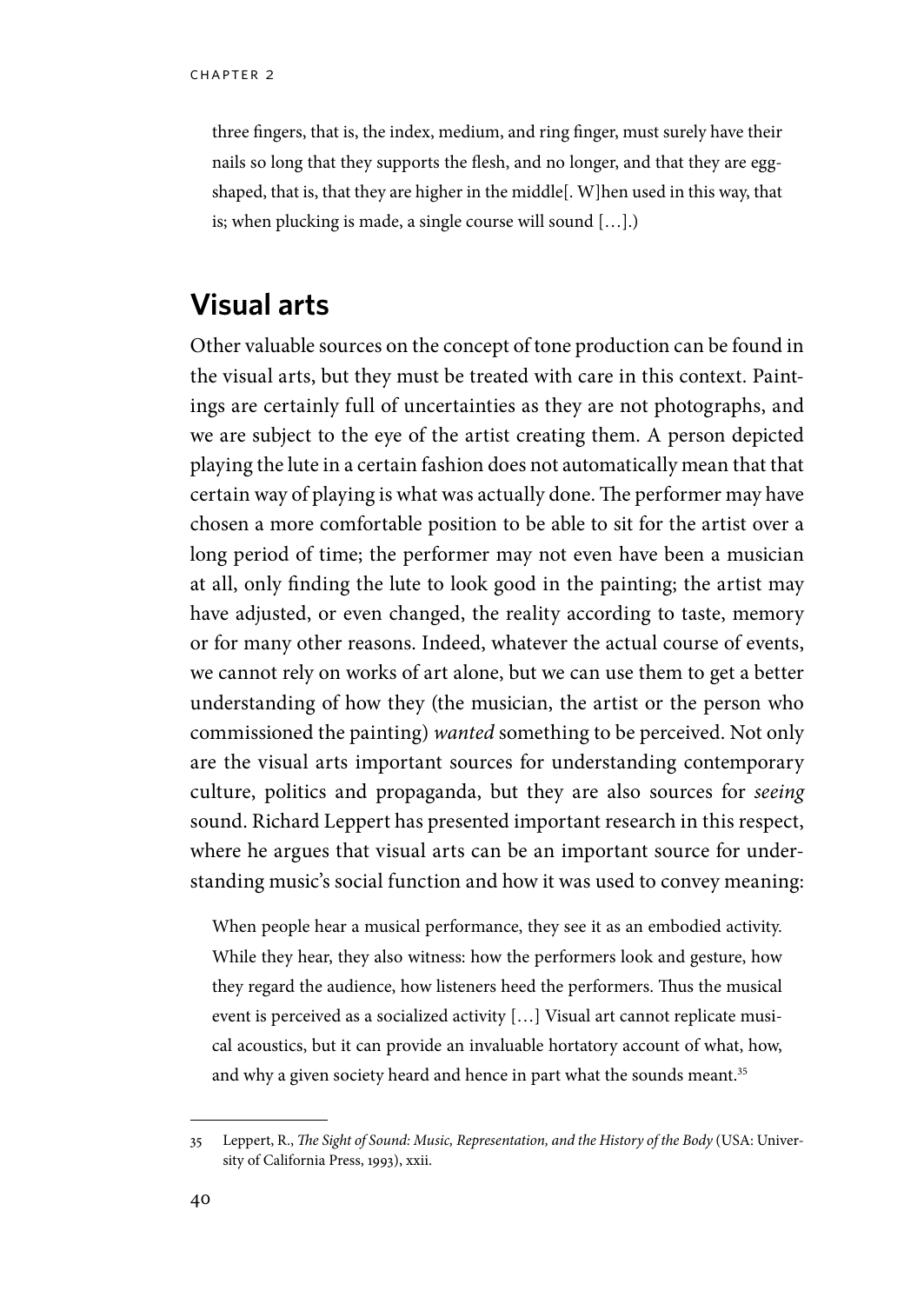We can therefore use visual works of art when trying to understand what constitutes a certain idea or concept. This will prove helpful when trying to understand a historically-distant musical activity from a sonic perspective. Because of the scarcity of written documentation (which again is subject to the reader's interpretation) and the completely non-existent corpora of recordings from the time, we must seek additional information elsewhere. Visual art can in such cases prove quite enlightening. Leppert further argues that what appears in a visual work of art is there for a reason, to convey meaning to the perceiver and to take part in social interaction at more complex levels:

The only purpose in preserving  $-$  making replicable  $-$  sounds is that they mean something; […] It is no accident that the early history of notation coincides with the codification (regularization for ideological and political purposes) of the liturgy in the medieval Church. It is no accident that musical manuscripts were often elaborate, visually stunning productions or that much of the printed art music of the nineteenth century carried dedications to rich patrons. The issue of dedications goes beyond the mere economic gain hoped for by impoverished composers. It begs the question why the commission of manuscripts and dedications in printed music might matter to patrons. The value implied exceeds that of physically possessing notated music, which cannot, like a painting, be hung up and looked at. The value instead comes with the faith, sometimes *not* justified, that the experiential sonoric phenomena promised by the score have transliterated a particular world order into the properly aestheticized aural form.36

Following his argument, the actual sound of a performance and how sound is represented are closely linked. In such a context that I present in this book, where original sources are relatively scarce, it is therefore possible to turn to works of art to find meanings which can fill some of the gaps or even contextualise the written primary sources already presented. I will do this from two perspectives: firstly, focusing on how the physical hand position is represented, ranging from the Renaissance to

<sup>36</sup> Leppert, R., *Sight of Sound*, 11–12.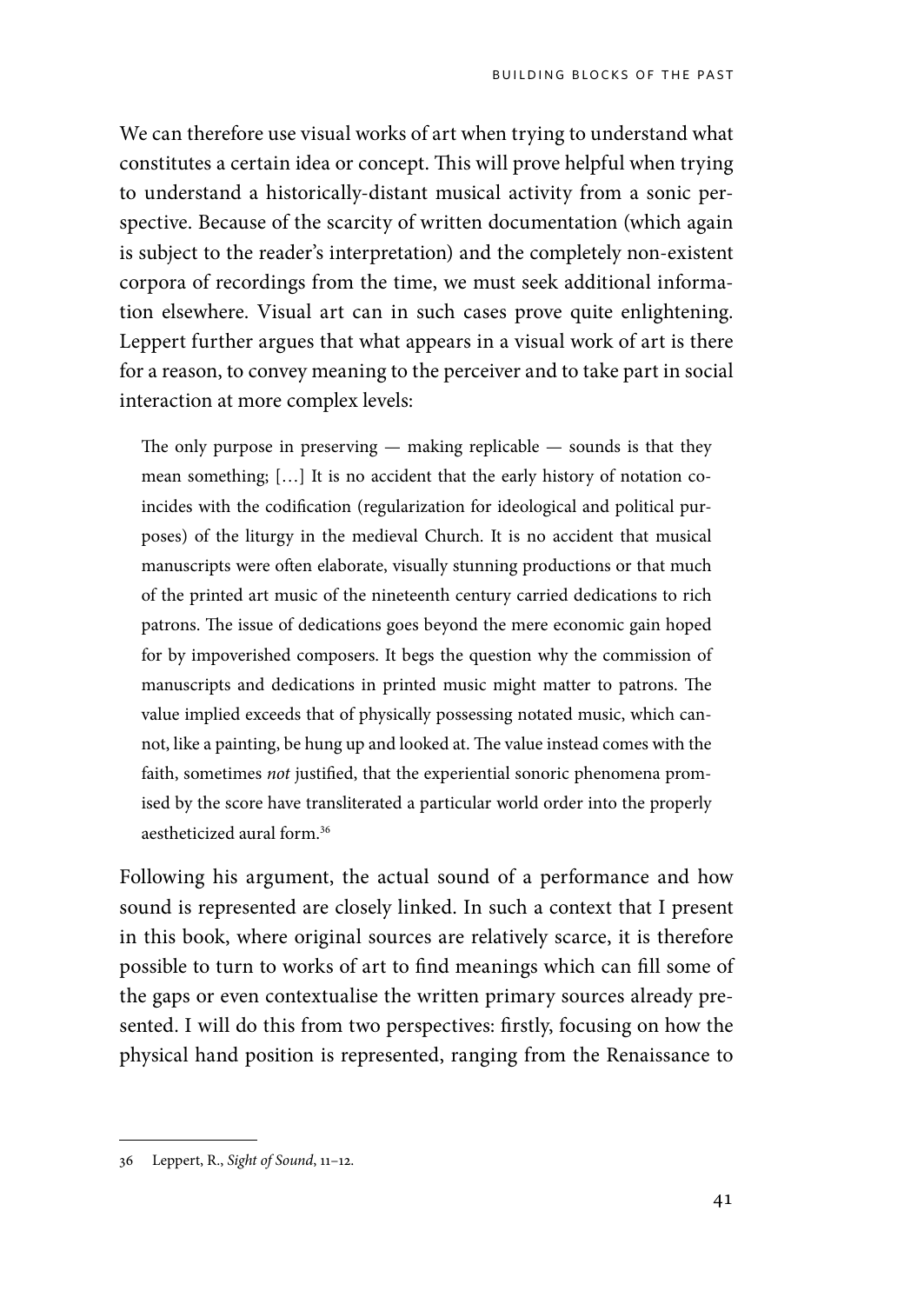the Baroque; and secondly, looking at the depicted bodies' extroverted or introverted postures.

Jean-Marie Poirier has collected numerous historical paintings on a website illustrating the left and right-hand positions.<sup>37</sup> In an attempt to make my argument effective and clear, I have chosen to represent these paintings statistically rather than showing and discussing them individually. During my investigation, I focused on the right hand and placed all images in the following categories: 1) those with the right hand centred between the soundhole and the bridge; 2) those where the right hand is placed directly over the soundhole; 3) those where the right hand is in close proximity to the sound hole; and 4) those where the right hand is close to the bridge. I chose to keep Poirier's categorisation between 'La Renaissance, 1490–1650' (hereafter Renaissance), 'L'âge baroque (17e siècle)' (hereafter seventeenth century) and 'La fin du baroque (18e siècle)' (hereafter eighteenth century) to make it easier for the reader to visit his site and study the data. It should be noted that it can sometimes be difficult to decide which category a particular hand position belongs to. In such cases, I chose to use the plucking position of the fingers to decide. Sometimes the hands are widely stretched and at other times contracted, meaning that the fingers are not always well represented by the hand itself. Images where the hand is hidden or at a distance from the instrument have been labelled 'unknown.' The total foundation for this statistical overview includes 119 paintings; 45 being categorised as Renaissance, 44 as seventeenth century and 30 as eighteenth century.

What the study revealed is that the visual aesthetics of tone production changed in art from the sixteenth century, where the right hand was depicted closer or directly over the soundhole (see Graph 2.1 below), to the seventeenth century, where close proximity to the bridge had gained favour (see Graph 2.2 below), and even more so in the eighteenth century (see Graph 2.3). This trend is furthermore interesting to see in conjunction with David Ledbetter, who argues that the lute lost favour to the harpsichord during the seventeenth century, and that the two instruments were

<sup>37</sup> Poirier, J.-M., 'Le luth,' *le.luth.free.fr/*. Retrieved 6 September 2017, URL: http://le.luth.free.fr/ index.htm.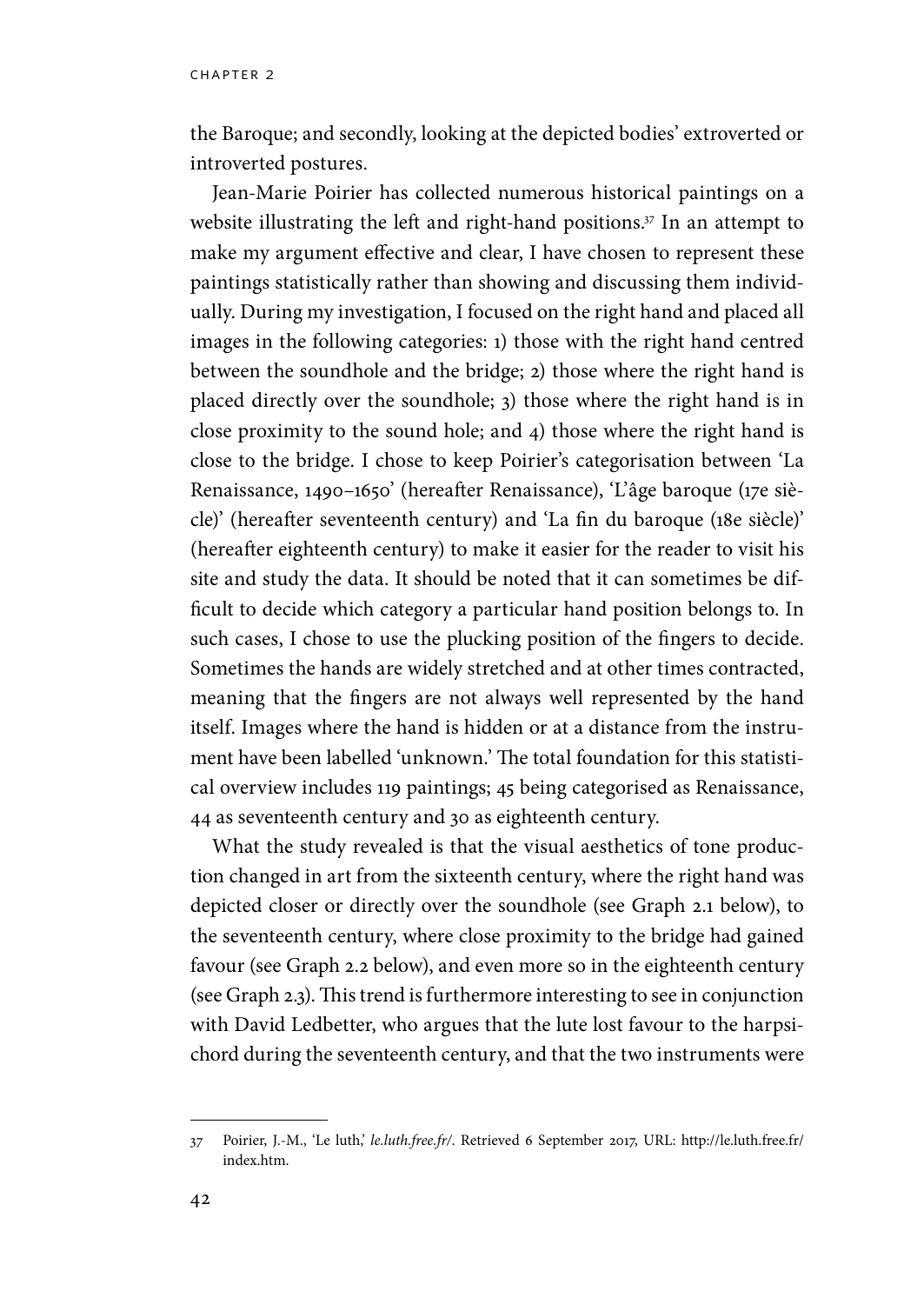





**Graph 2.2.** The right-hand position between the bridge and soundhole in the seventeenthcentury category.



**Graph 2.3.** The right-hand position between the bridge and soundhole in the eighteenth-century category.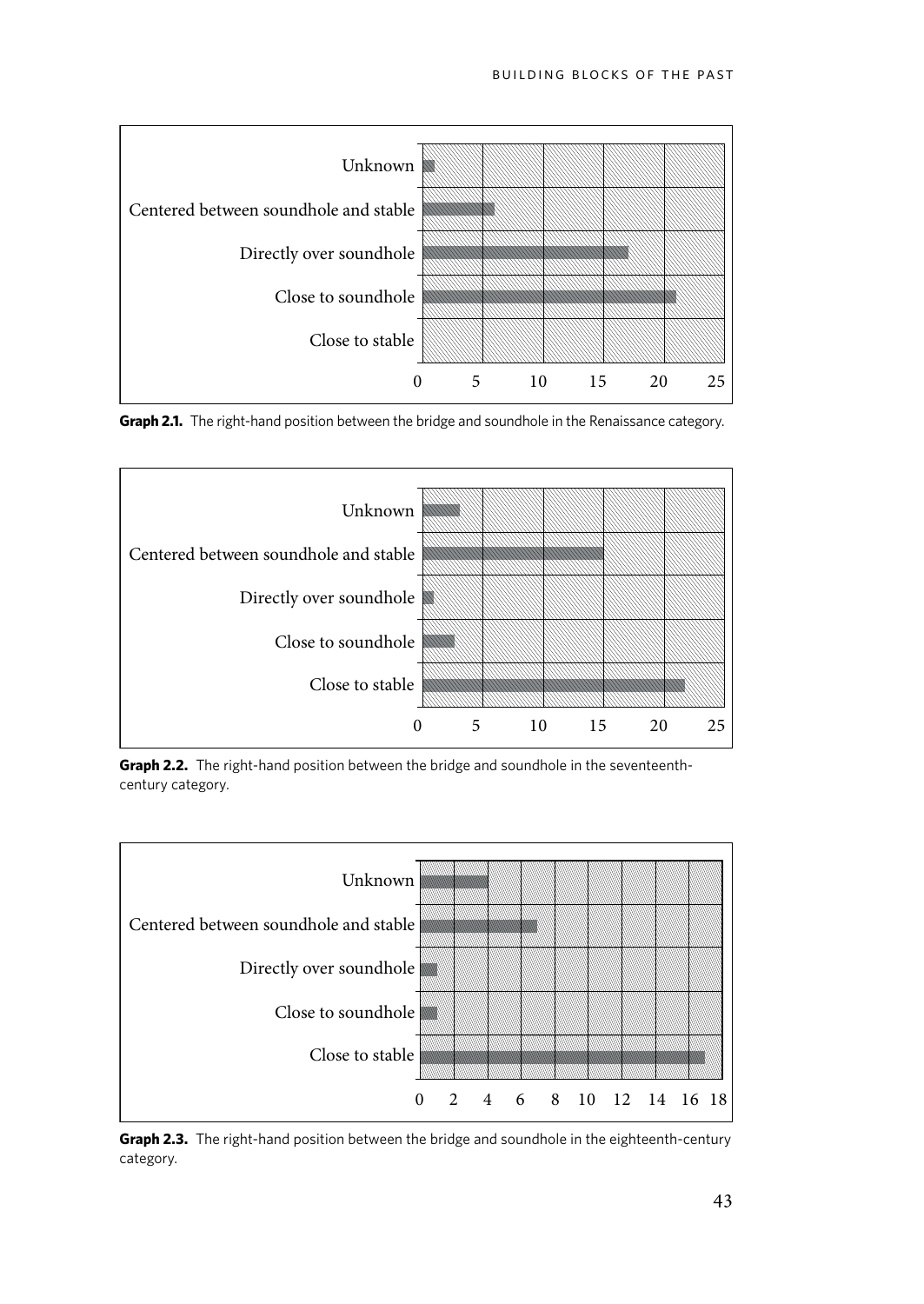very closely linked in terms of their styles of ornamentation, composition and performance practice.38 Reasons for the decline of the Baroque lute, for instance, may have had to do with the increased size of the orchestras, which made the theorbo, baroque guitar and harpsichord stronger sounding alternatives. But at the same time, it is interesting to note how the right-hand move from the soundhole to the bridge not only makes the tone more piercing and projecting, but also more similar in tone quality to that of the harpsichord. Furthermore, in the seventeenth-century category I found several examples of the supporting finger being placed on the bridge and several others placing the supporting finger behind the bridge, on the opposite side of the strings, which again supports the move towards the bridge as it gives an unmistakable physical point of contact with the lute (see Graph 2.4). This was even more evident in the eighteenth-century category (see Graph 2.5). In the Renaissance category I found no examples at all of the supporting finger being behind the bridge (see Graph 2.6). Visually, this gives us an idea of a tone production aesthetic moving from dull (or 'warm') to a tone rich in transients (or 'metallic'). Furthermore, the angle at which the fingers pluck the strings is very much decided by the height of the wrist. This is because the arm has to have contact with the body of the instrument to keep it in place, and a wider angle between the lid of the instrument and the forearm forces the wrist to compensate for the fingers to reach the strings. If the angle is low (see Fig. 2.1 below), the thumb becomes more parallel to the strings it plucks and therefore has a larger contact area. On the other hand, if the angle is wider, the thumb meets the string vertically and has a smaller contact area (see Fig. 2.2 below). Recall that earlier in this chapter, a statistical study showed how the preference shifted from having the hand close to the sound hole in the Renaissance to close to the bridge in the later Baroque. This would also imply a shift of hand position and plucking angle from that of Figure 2.1 to Figure 2.2. In this respect, it is particularly interesting to note a brief passage in *The Burwell Lute Tutor* which, as stated earlier, promotes a hand position close to the bridge. What is notable in this passage is that the simultaneous plucking of three strings was not supposed to be

<sup>38</sup> Ledbetter, *Harpsichord and Lute*.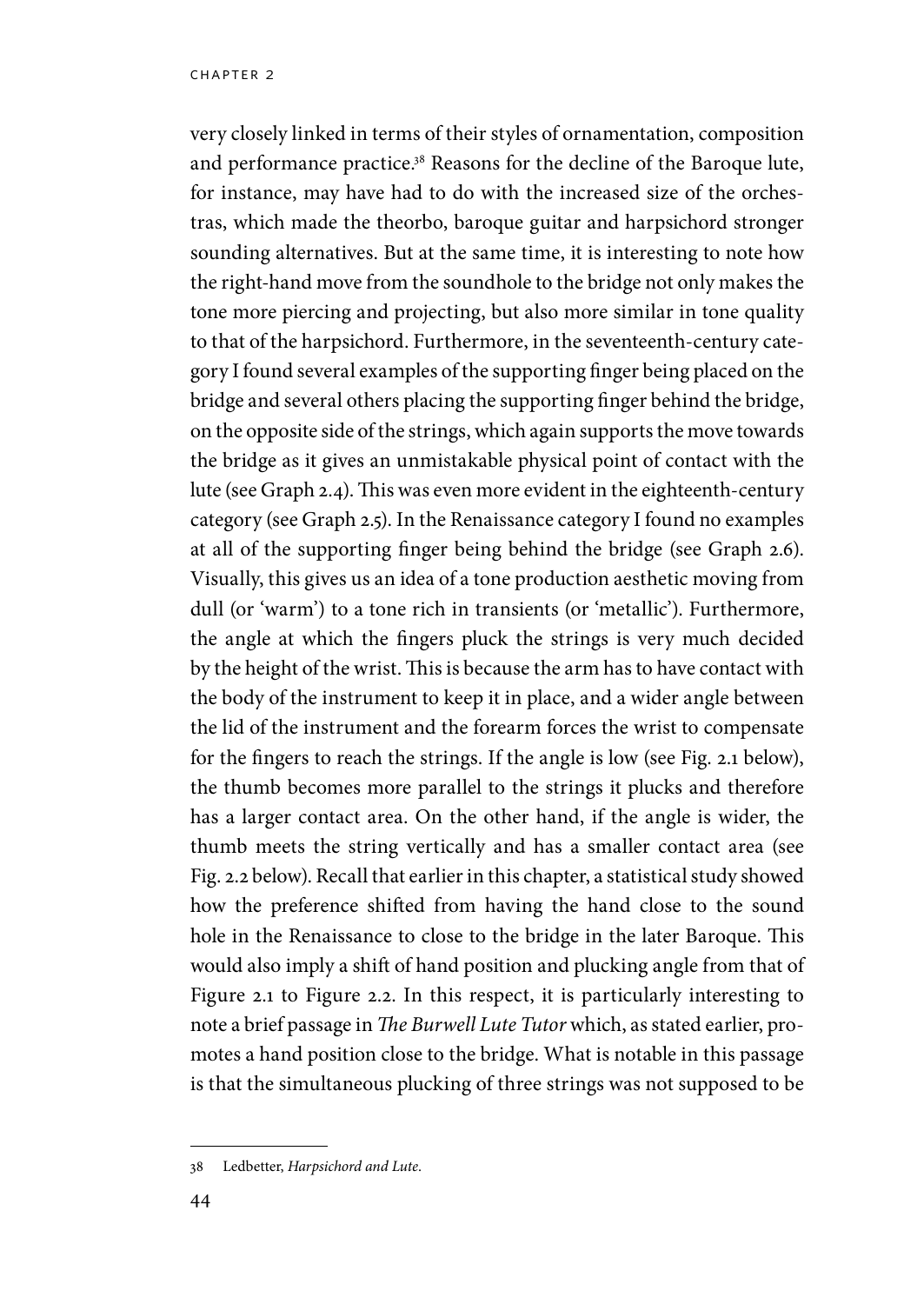

**Graph 2.4.** The placement of the supporting finger in the seventeenth-century category.



**Graph 2.5.** The placement of the supporting little finger in the eighteenth-century category.



**Graph 2.6.** The placement of the supporting little finger in the Renaissance category.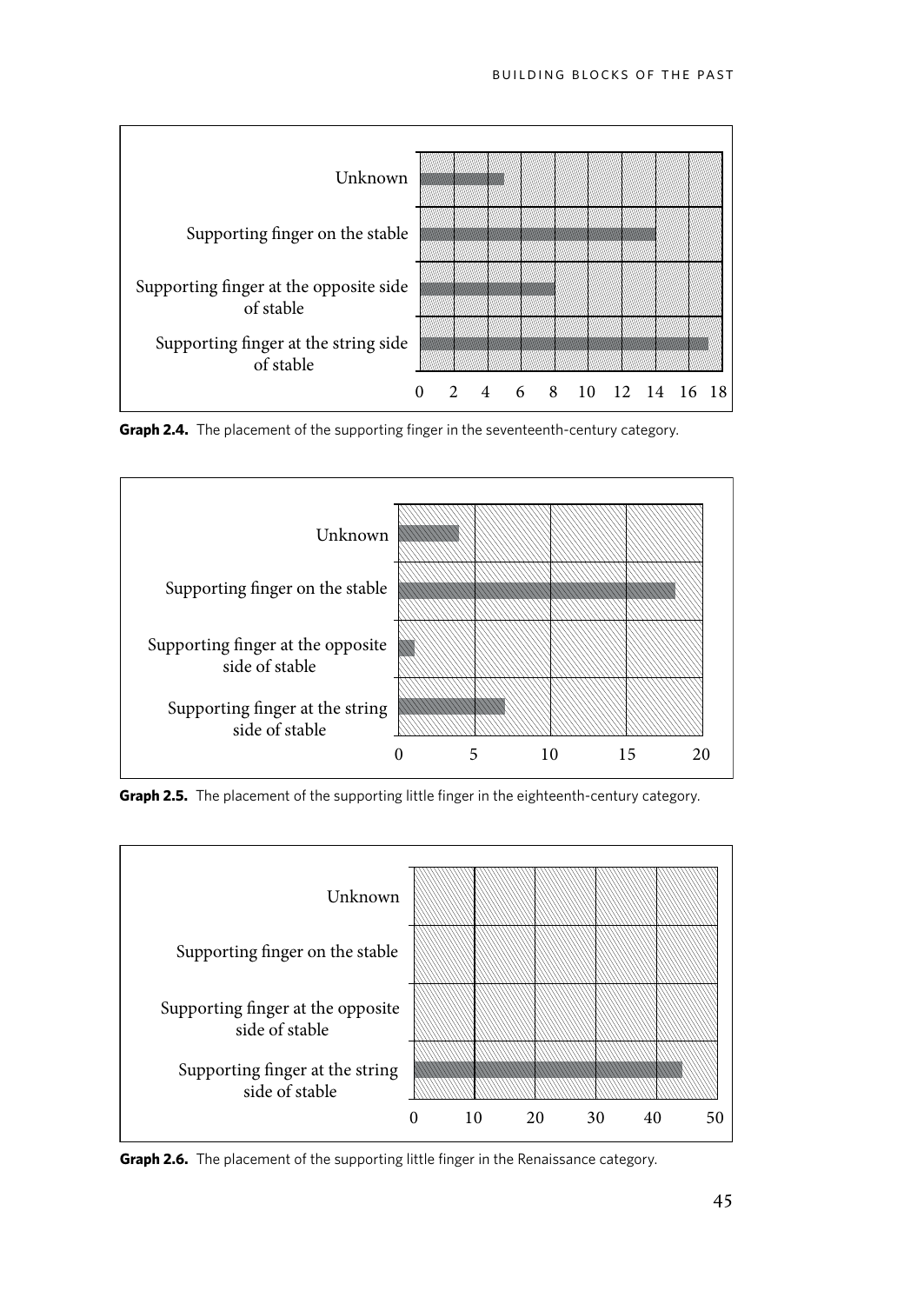

Figure 2.1. Low-angle wrist and a large contact area at the thumb. Photo: Robin Rolfhamre.



**Figure 2.2.** High-angle wrist and a small contact area at the thumb. Photo: Robin Rolfhamre.

plucked by three separate fingers as had been done in the Renaissance (using the interchanging thumb-index-finger technique, or *figuetas*, promoting the right hand to be placed close to the soundhole). Rather, they should be plucked with one sweeping finger alone to secure that all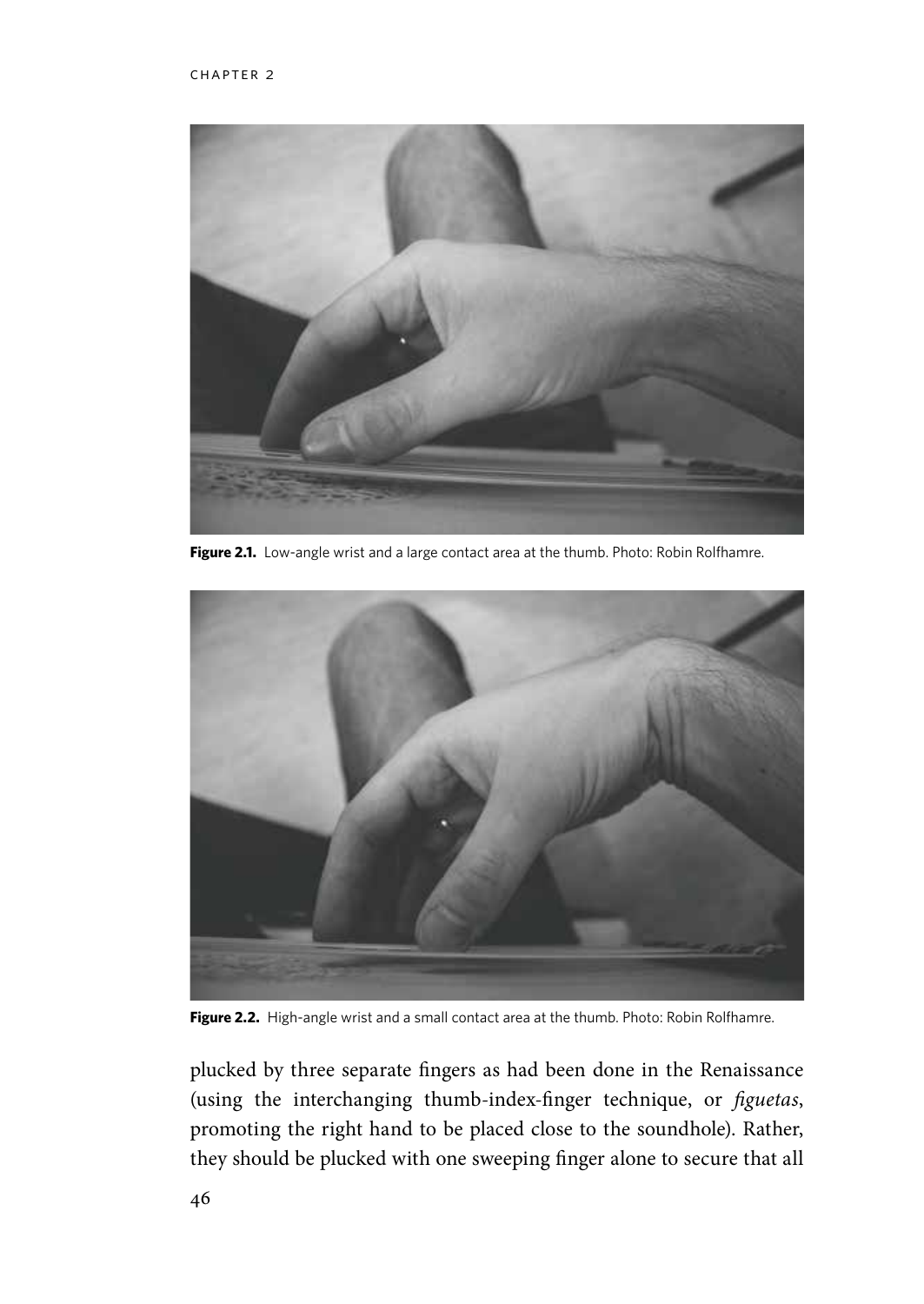strings were used. By comparing the *figuetas* technique to the Baroque technique close to the bridge, we soon notice how the first easily activates the two strings of each pair, while the latter indeed only hits the first of each pair. In this case we can see how the shift in tone production aesthetics from the dull to the hard also has consequences for the fingering and interpretation of lute music; we see how a certain ideology of tone production directly alters a performance practice and the manner in which the lutenist relates to a musical work:

[...] if there be three small strings together you must not strike them as people did formerly with three several fingers, but with the forefinger only, sliding from the treble upwards over the strings and repeating sometimes the treble with the middle finger. The reason why we do not play with three several fingers is that striking thus we miss half of the strings; that is, of every couple of strings we can strike but one.<sup>39</sup>

In line with Leppert's argument that we can 'see' sound in a visual work of art, it is also interesting to read introversion and extroversion alongside the hand positions discussed above. In this phase of my analysis I revisited the same paintings and categorised them according to the performers' body postures. I labelled them according to bodies playing in a balanced, centred position (where I perceived bodily control, balance and order); bodies in an extroverted, open position (neck bent backwards, looking away, displaying the chest, etc.); and finally, bodies in a closed position (bending forward, looking down, reading some sort of musical notation). The results were intriguing, as they supported the move from the dull and less projecting tone quality (at least over greater distance) of the Renaissance to the more metallic, piercing tone quality of the later Baroque. This is evident because the Renaissance category was overrepresented by centred and closed bodies (see Graph 2.7 below); the seventeenth century favoured open body postures (see Graph 2.8 below); while the eighteenth-century category displayed an overrepresentation of centred bodies (see Graph 2.9 below). In Table 2.1 below, I show how these results align and what becomes apparent, especially when trying out the

<sup>39</sup> Dart, *Burwell*, 29.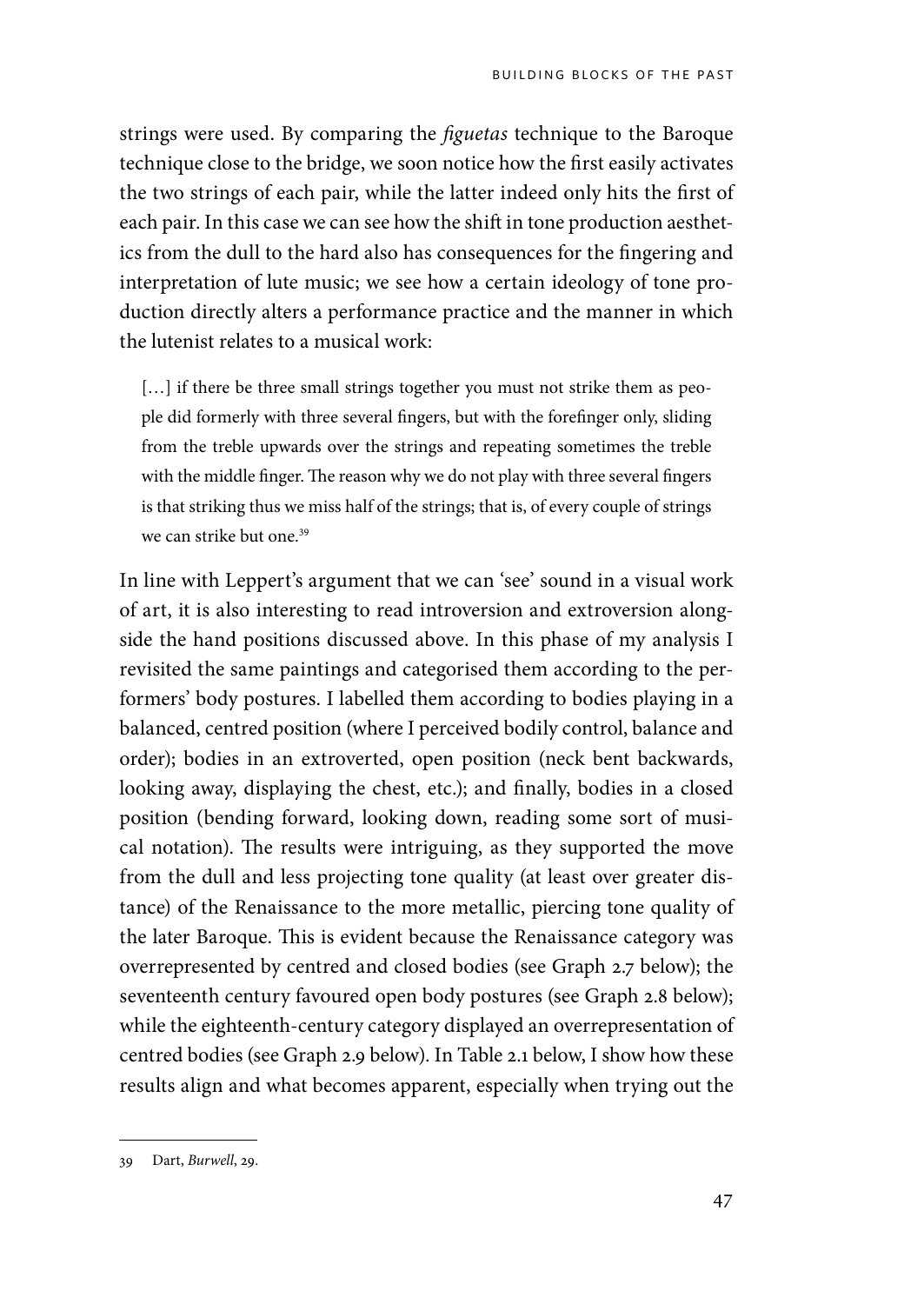

**Graph 2.7.** Body postures in the Renaissance category.



**Graph 2.8.** Body postures in the seventeenth-century category.



**Graph 2.9.** Body postures in the eighteenth-century category.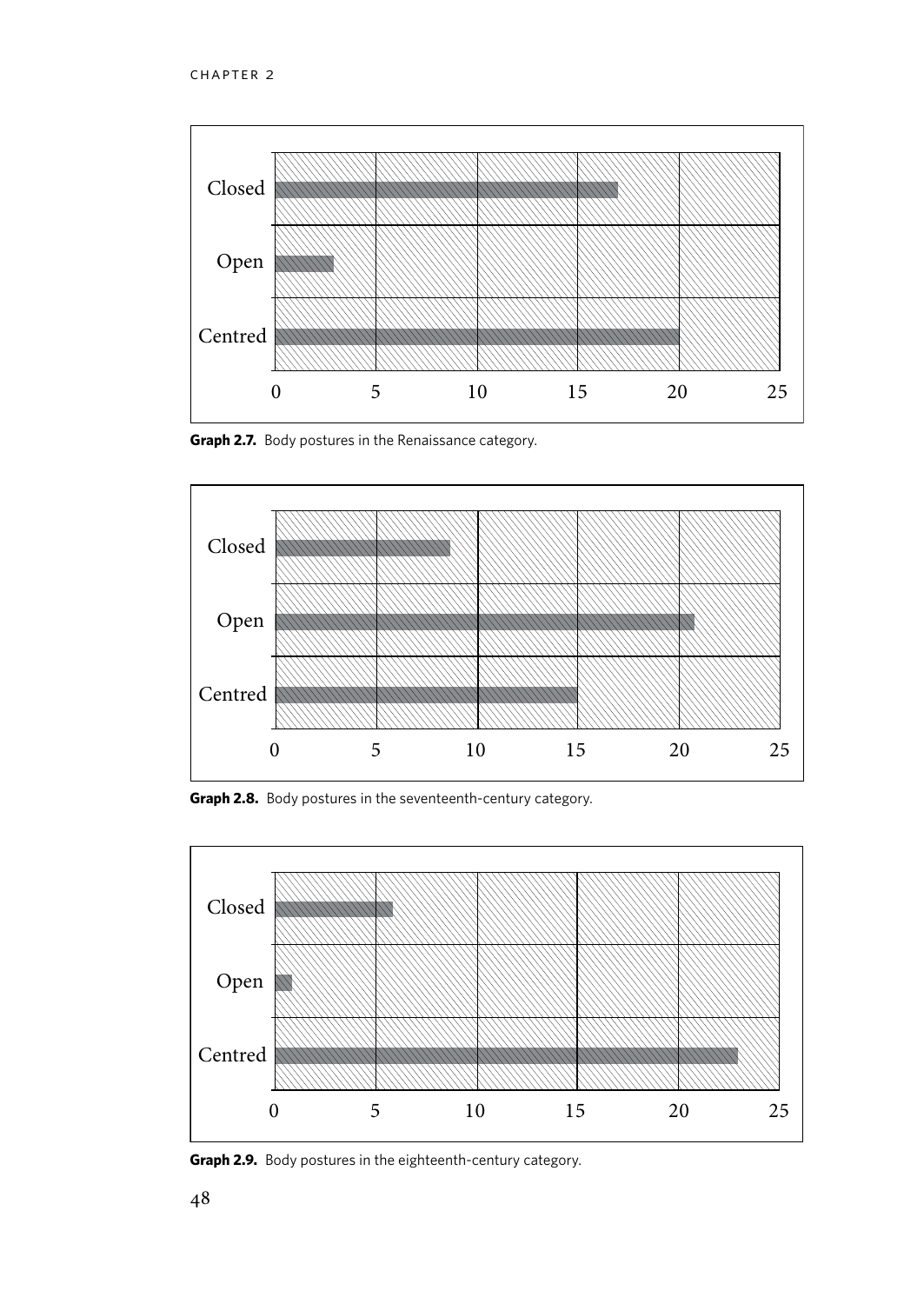| <b>Category</b>        | <b>Favoured hand</b><br>position        | <b>Favoured body</b><br>posture | <b>Suggested reading</b>                                                                            |
|------------------------|-----------------------------------------|---------------------------------|-----------------------------------------------------------------------------------------------------|
| Renaissance            | Close to or directly<br>above soundhole | Centred/closed                  | Duller, less percussive, soft and quiet.                                                            |
| Seventeenth<br>century | Centred/close to<br>the bridge          | Open/centred                    | More open, extroverted tone quality,<br>more apparent overtone activity.<br>Clearer attack. Louder. |
| Eighteenth<br>century  | Close to the bridge                     | Centred                         | Very percussive, much more overtone<br>activity, woody sound. Loud and<br>piercing.                 |

**Table 2.1.** Suggested reading from comparing the trends revealed by the data.

various solutions on an actual instrument, is that the visual concept of tone production seems to have moved from a duller, warmer and softer tone quality in the Renaissance to a percussive, metallic and at the same time woody, more piecing tone in the eighteenth century, with much more overtone activity.

## **Fingering**

What is covered most regarding the right hand in historical lute sources are fingerings. To various degrees, according to nationality, time period and the intended instrument, we can learn much of performance practice simply by studying fingerings. The subject is vast, and a full-scale inquiry of the matter is not necessary in this present context, but I will, however, draw attention to some specific examples which unveil important perspectives for my development of a conceptual understanding of tone production on lute instruments. The points I wish to make relate to seven key perspectives:

- 1. The preference for open strings and the first position.
- 2. The weight distribution of the weak *figuetas* technique.
- 3. The *figuetas* reminiscence of the French Baroque lute repertoire.
- 4. The transition from the Renaissance to the Baroque plucked chord.
- 5. The right-hand strumming mosaic of Francesco Corbetta (1671, 1674).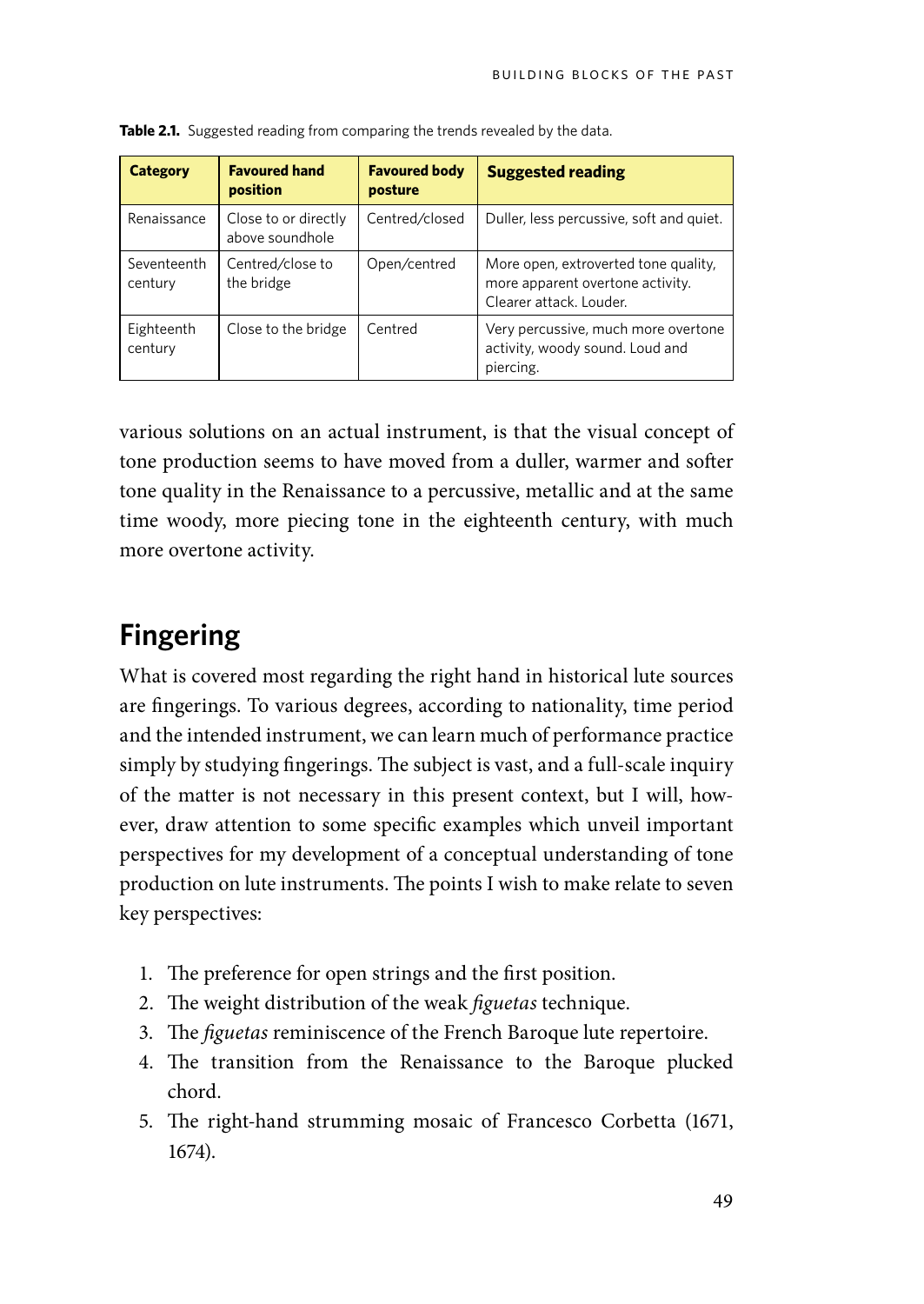- 6. The offbeat slurs of the Baroque repertoire.
- 7. Silence.

#### The preference for open strings and the first position

Mace made an interesting observation when he wrote: '[…] because an *Open String* is more *sweet*, and *Freer* of *Sound*, than a *stopt String*.'40 Indeed, the part of the corpora emphasising open strings is almost exclusive. Again, we can look at this statistically. Consider the free seventeenth-century preludes presented in the lute tablatures of the Gaultiers (c.1670 and c.1680), Mouton (1698) and Gallot (c. 1670)<sup>41</sup> where we see a clear preference for the first four frets and the open strings (see Graph 2.10 below).



**Graph 2.10.** Statistics over the total and average number of tones found, and what fret they are played on, in all the preludes by the Gaultiers (c.1670 and c.1680), Mouton (1698) and Gallot (c. 1670).

<sup>40</sup> Mace, *Monument*, 68.

<sup>41</sup> Gaultier, D., and Gaultier, E., *Pièces de luth, sur trois différent modes nouveaux,* réimpression de l'édition de Paris, c. 1670; and *Livres de tablature des pièces de luth, sur plusieurs différent modes, avec quelques règles qu'il faut observer pour le bien toucher*, réimpression de l'édition de Paris, c. 1680 (Genève, Minkoff Reprint, 1975); Mouton, C., *Pièces de luth sur different modes; Premier et second livre*, c. 1698, Réimpression de l'édition de Paris, l'auteur, introduction de François Lesure (Genève, Minkoff Reprint, Genève 1978); Gallot, le V., *Stücke für Barocklaute*, c. 1700, Reproduktion der Handschrift im Besitz der Stadt Leipzig Städtische Bibliotheken Musikbibliothek (Signatur II.6.14), Albert Reyerman (Germany, Tree edition, 1999).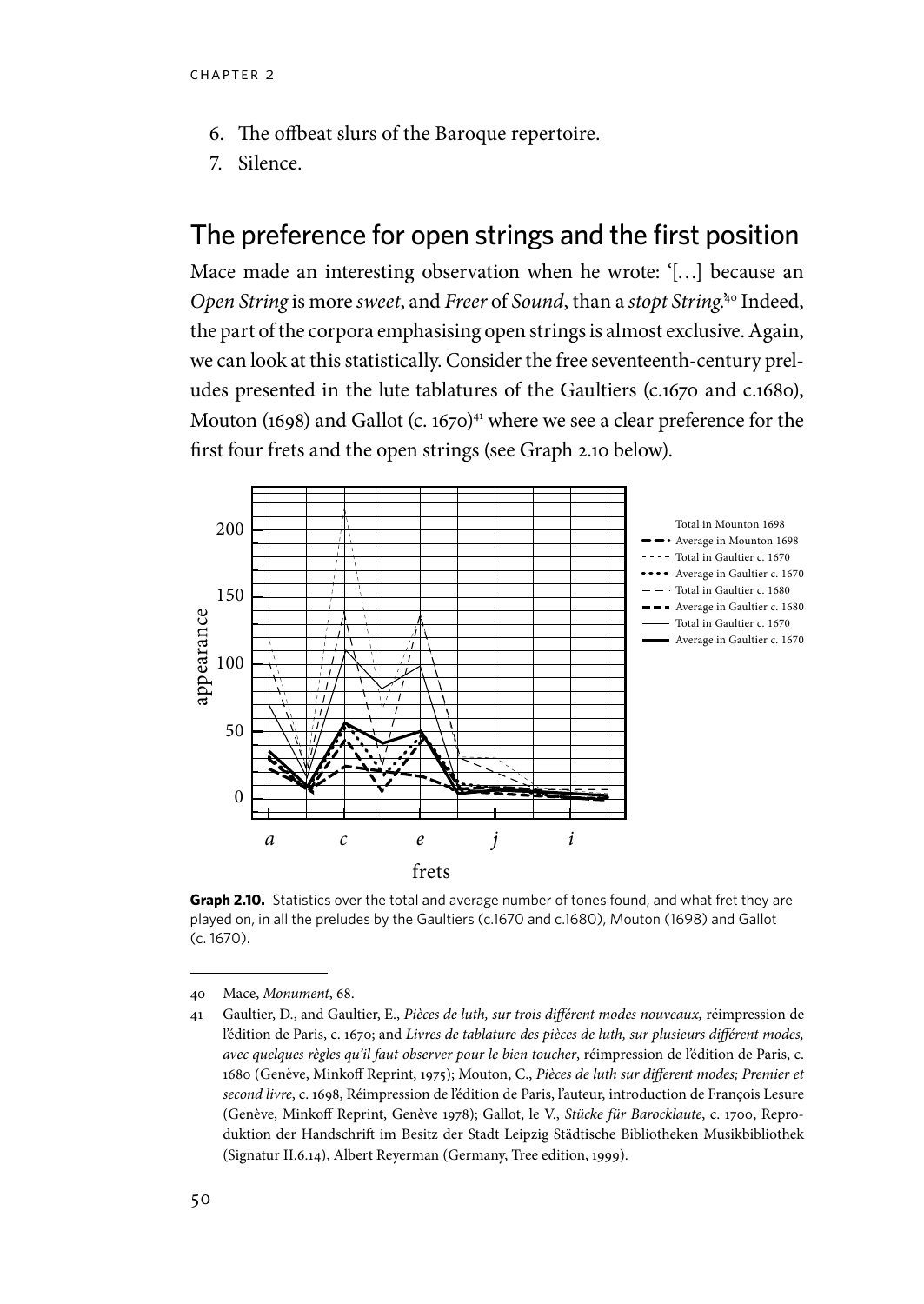### The weight distribution of the *figuetas* technique

The Renaissance practice of plucking the strings, that is the *figuetas* technique, was based on an alternation between the thumb and index finger (sometimes the middle finger substituted for the thumb when it was otherwise occupied). This is axiomatic and thoroughly supported by both written descriptions and the fingerings of almost every tablature from that period of time. But what is interesting is to note several physical premises of the technique which have great significance for tone production. First of all, it is a weak technique which naturally helps the performer not to overpower the lightly-built instrument. Secondly, it allows the hand to enter an oscillating mode in which the hand easily rotates up and down in a relaxed manner. In addition to the lack of force and its consequent relaxation, this oscillating mechanism makes it much simpler to accommodate the share speed of melodic progression asked for in many Renaissance tablatures. Compare this to Corbetta's instruction to strum chords with the hand and the wrist together cited above, and we see how this mechanical function could perhaps be an integral part of lute technique in general, not only a feature of the *figuetas*. Thirdly, the natural difference between the weight of the thumb and the index finger produces an effortless distinction between strong and weak beats. This is something modern guitarists, for instance, struggle with in their use of all fingers in complex patterns as they must counteract the natural differences of weight and length between the fingers to produce strong and weak tones regardless of which finger plays it. Fourthly, the important difference in angle between the thumb and the index finger when approaching the course. As a result of the *figuetas* technique and the visual representations analysed above, the thumb will naturally produce a resting stroke and thus it incorporates both strings of each course. The index finger, on the contrary, reaches the course from below with much less force and, due to the open-hand position, it emphasises the lower string of the pair and does not force both strings to be played. What is very interesting with this latter perspective is that it possibly allows the upper string to keep ringing even if the lower is plucked or brushed, depending on who is playing, resulting in a very nice legato-like melodic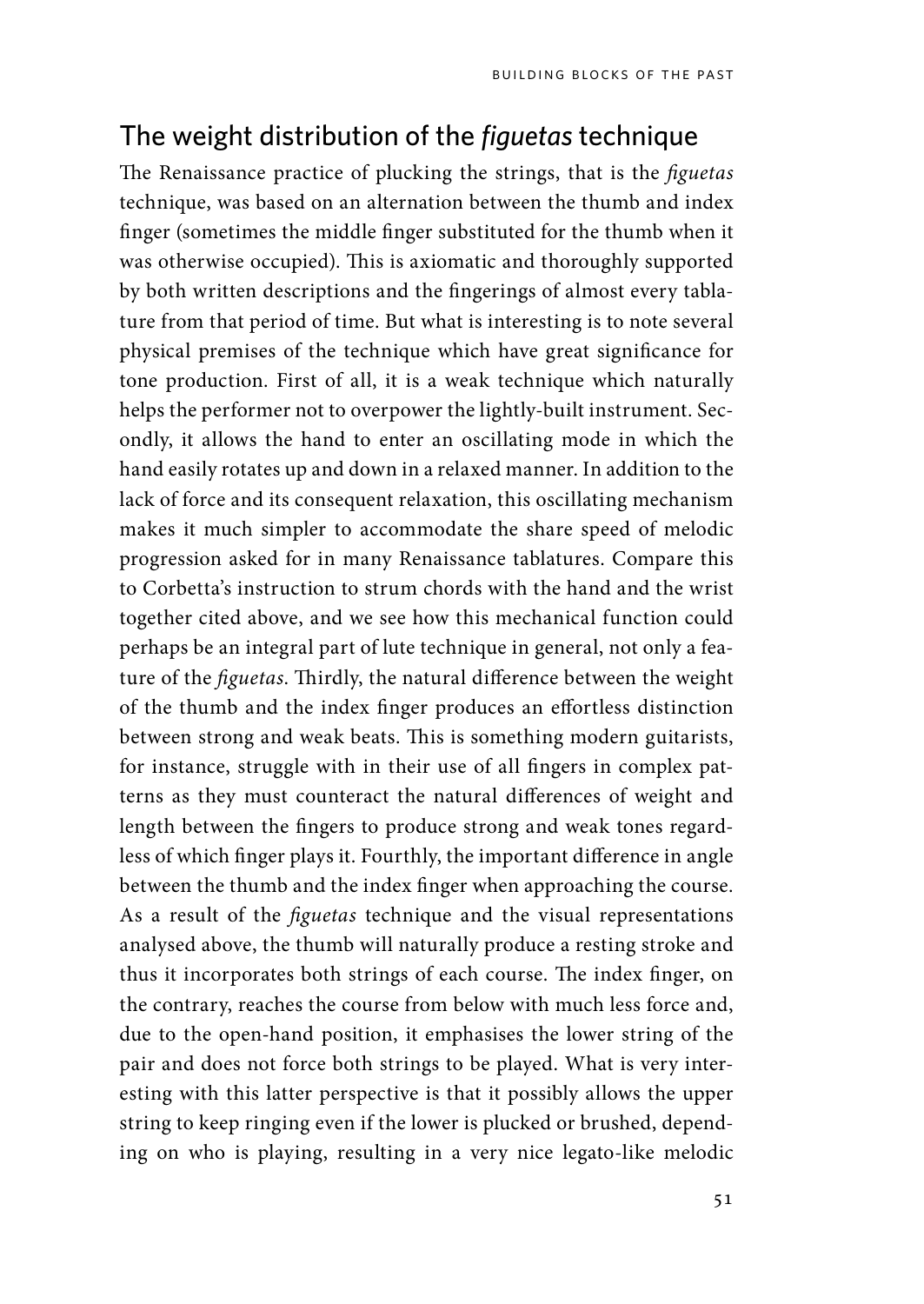line.42 (This is an ideal that I find very useful in my own practice, but we will see in Chapter 3 that this is not a widely-recognised perspective in today's literature.) This is perhaps also what makes the *figuetas* technique most suitable for double strings, rather than single, and why modern guitarists often struggle to make it sound good with nails, as the nails are now being thought of as part of a two-fold relation between nail and flesh in many present-day traditions of Classical guitar technique. It is difficult to adequately make contact with both nail and flesh from the direction which the index finger approaches the two strings of each pair.

# The pronounced *figuetas* reminiscence of the French Baroque lute repertoire

It is also noticeable that the thumb keeps playing an important part as the foundation for tone production even after the Renaissance *figuetas* technique had lost its suitability, due to more complex compositional demands of the right hand. The clearest example is perhaps provided by the French, who seemed to take this idea further than their international colleagues (compare Example 2.1). In the example below, as is the case in general, a short line represents the thumb while one dot suggests the index finger and two dots equals the middle finger. Notice how the thumb is used all over the full register of the instruments in Example 2.1. Recall also *The Burwell Lute Tutor* cited above, in which the issue of striking both the strings of each pair had become difficult as the right hand was placed closer to the bridge ('[…] The reason why we do not play with three several fingers is that striking thus we miss half of the strings; that is, of every couple of strings we can strike but one<sup>43</sup>). This is perhaps another good reason why the *figuetas* mentality lives on in the fingering of French seventeenth-century music, both to have the thumb activate the full courses, producing a richer sound through its resting strokes, and

<sup>42</sup> I thank Rolf Lislevand for drawing my attention to this phenomenon during private conversations.

<sup>43</sup> Dart, *Burwell*, 29.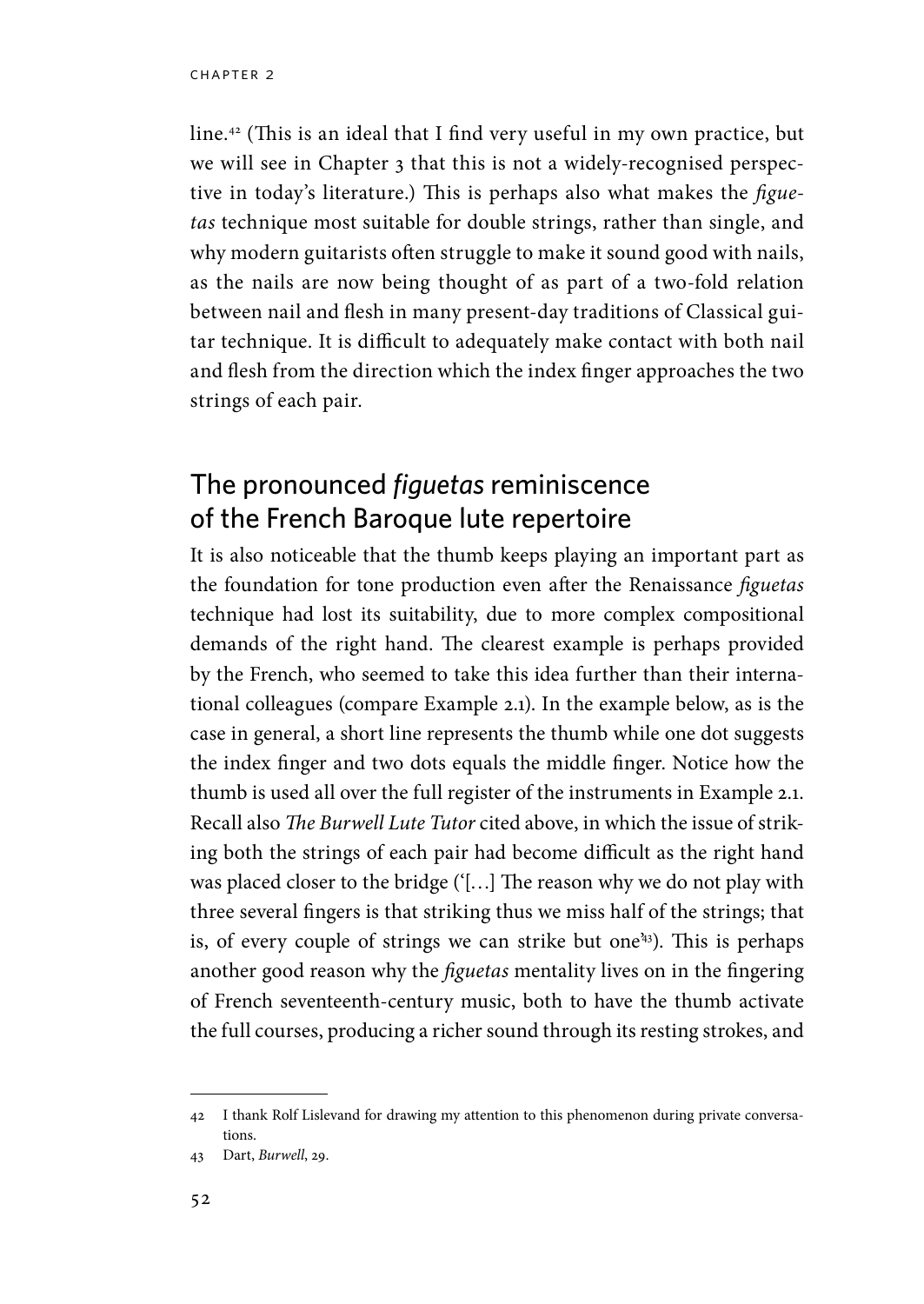

**Example 2.1.** Extract from 'La belle homicide, courante de M.' Gautier' and 'Double de la belle homicide,' *Pièces de luth sur differents modes …* (c. 1698), 15–16. In my own transcription.

to gain from the natural weight distribution discussed above: 'Sometimes you make a whole passage with the thumb and the finger' (*The Burwell Lute Tutor*).44

## The transition from the Renaissance to the Baroque plucked chord

If we compare the traditional Renaissance fingering, where each tone of a chord is plucked by a separate finger (see, for instance, Visconti's description above), to the sweeping motion of one finger to produce the same chord described in *The Burwell Lute Tutor* above (this is supported by the fingering of multiple tablatures, but for the ease of the argument I will call it 'the Burwell Solution'), we notice two important perspectives. Firstly, the Renaissance fingering is produced *tirando* (i.e. the finger plucks the intended string without touching any other string) while the Burwell Solution produces an *appoyando* (i.e. a resting stroke, where the finger falls on the string below after plucking the intended string). The practical consequence of this is that the Renaissance solution is more even when the *tirando* is constant, regardless of the context, be it a chord or a single note, while the Burwell Solution's *appoyando* differentiates itself from the normally-plucked strings, especially considering the close proximity to the bridge. In this latter case, the performer must decide if this difference is something to be embraced or counteracted in each separate context. Secondly, the Renaissance approach gives the performer the advantage of being able to choose whether the chord is to be played broken or synchronized, while the Burwell Solution can only be performed broken.

<sup>44</sup> Dart, *Burwell*, 32.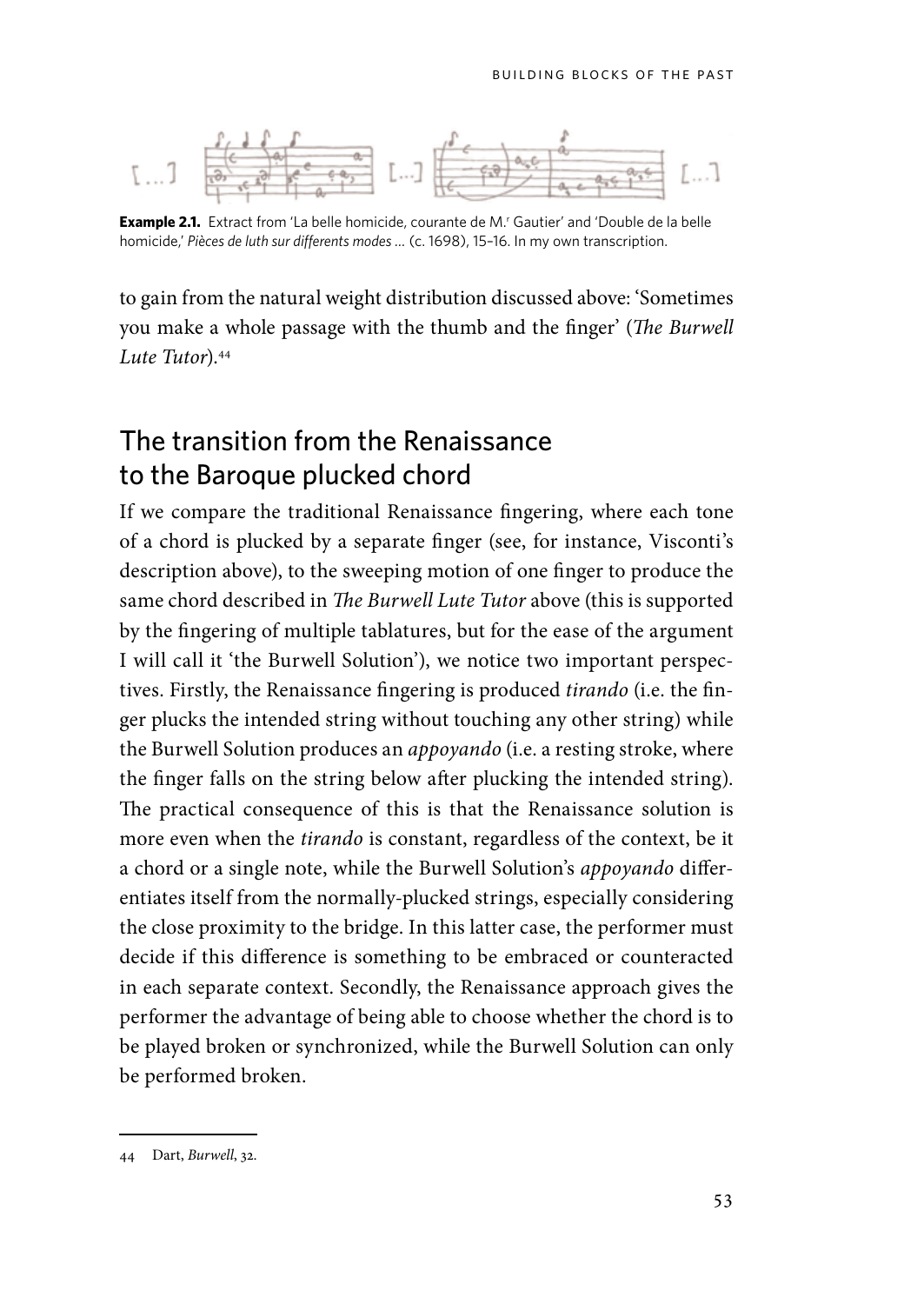# The right-hand strumming mosaic of Francesco Corbetta (1671, 1674)

Francesco Corbetta presents another case where fingering provides useful information as to what can be constituted as a concept of tone production. He presents an elaborate right-hand mosaic of a strumming pattern, in which three fingers of the right hand are used according to their natural difference in weight and length to colour each strummed chord individually:

Vedrai lesempio dun repicco posto in una Ciaconna, doue la nota piu longa significa il polzo, cominciando prima i diti poi con il polzo facendo listesso all in su e osserua che le guatro notre legate significano douersi far prima con il secondo dito e poi con il primo appresso, e cosi all in su sotto a un tempo piu presto, e poi seguita con i diti et il polzo […] Vous uerrez l'example d'une batterie, mise sur un caprice de chacone où la note la plus longue signifie le pouce tant au dessous qu'au dessus et remarquez que quand uous uerrez quatre notes liees ensemble, uous deuez uous seruir auparauant du second doigt en descendant, et puis apres du premier doight uous ferez de mesme en montant dans un tĕps plus prompt et continuez tousiours auec les doigts et le pouce suiuant l'example que uous y uerrez.<sup>45</sup>

(You will see the example of a *repicco* (i.e. strumming) in a *Ciaconna*, where the longer note [stem] signifies the thumb, starting first [with] the fingers, then with the thumb [and] doing the same [with] all [indicated fingers in an] up-[wards motion], and observe that the four related notes [marked with a slur] signify to having to be [played] first with the second finger and then with the first close by, and then all [indicated fingers] upwards in a quicker tempo, and then followed with the fingers and the thumb […] You will see the example of a battery [i.e. strumming section], set to a *caprice de chacone* where the longest note [stem] signifies the thumb, both from below and above, and note that when you see four notes tied together, you first have to serve [i.e. strum] the second finger downward, and then, after the first finger, you will do the same by going up in a faster time, and continue with the fingers and the thumb according to the example that you will see.)

<sup>45</sup> Corbetta, *Royalle 1671*, 3 and 7.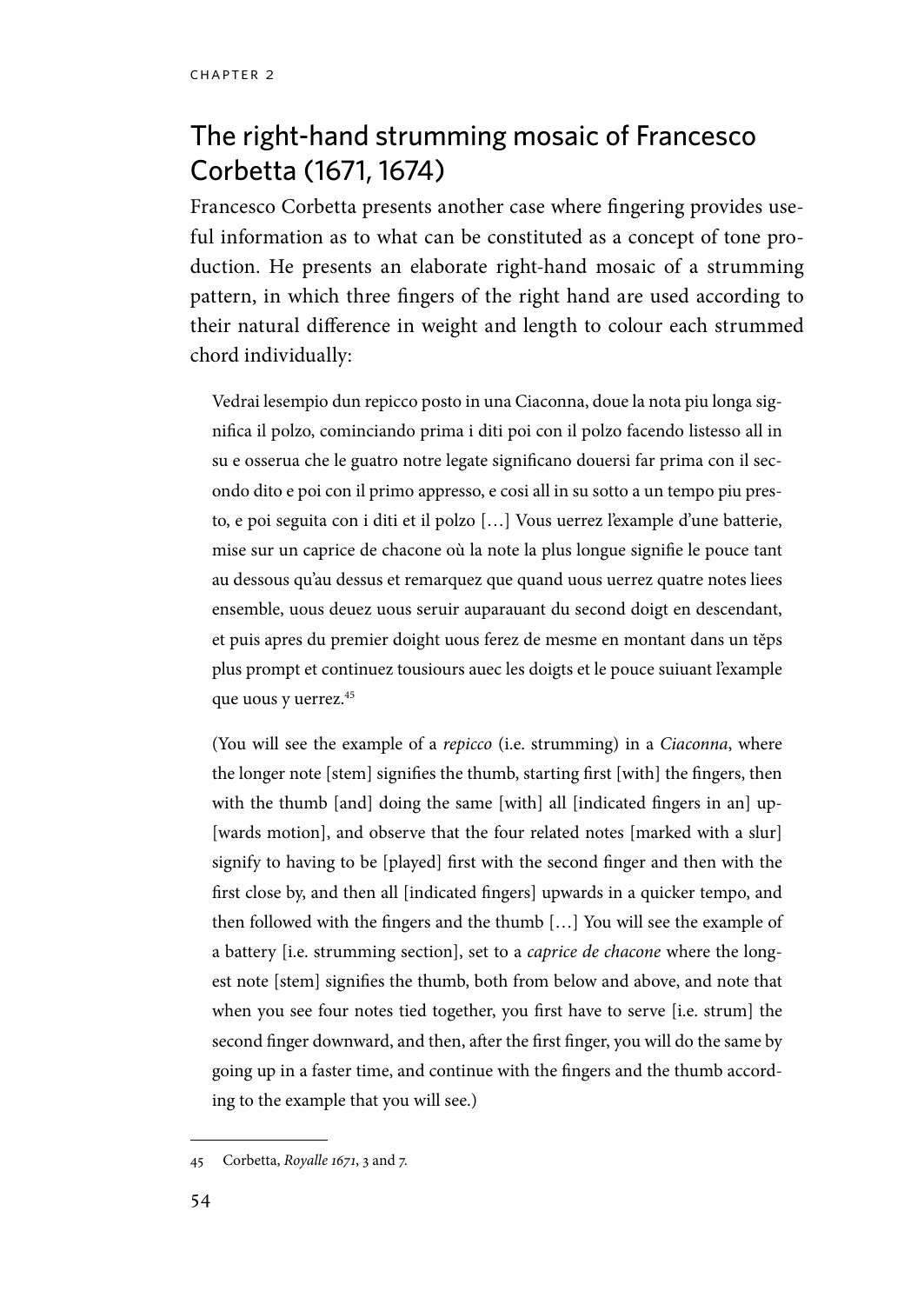This is further supported by Corbetta's 1674 version of *La guitarre royalle*: 'Quand à la Batterie la plus longue notte marque le Poulce. / Et couchant le premier doigt sur la touche, Vous touschere les Points marques un a chaque corde.'46 (When at the battery [i.e. strumming section of the musical work], the longest note marks the thumb. / And setting the first finger on the fret, you strike each string [of the chord] with the fingers marked). In Table 2.2 below we see how the Italian and French instructions from 1671 and 1674 add up to this complex right-hand mosaic, which is 'plus delicate'47 (very delicate). Corbetta must be seen as a special case, as this level of notating a strumming pattern is unparalleled in the Baroque guitar repertoire, even among his own works. But what we can learn from this is that tone production and the design of performed sound mattered to the Early Modern performer beyond the 'simple' production of a generally good tone. In the case of the 'Caprice de chaconne,' we see tone production as something similar to sculpting, which not only bears witness to Corbetta's abilities as a performer, but also shows that there are more subtle levels of tone production in the Early Modern era than what we perceive from the literature alone. It is further noticeable — considering Capirola's remark above to let all the tones of the left-hand ring for as long as possible — that if doing so when performing the 'Caprice de chaconne,' one can create an illusion of a much larger instrument. In fact, not only does the instrument sound larger, but Capirola's idea also emphasises the psychoacoustic effect of a bass line on an instrument severely lacking real basses. In my experience as a performer, this is true for many of the musical works of the Baroque guitar repertoire.

| <b>Table 2.2.</b> The right-hand mosaic of Corbetta's 'Caprice de Chaconne.' (1671); (legend: |
|-----------------------------------------------------------------------------------------------|
| $16$ = semiguaver and $32$ = demi-semiguaver; m = middle finger, i = index finger; p = thumb; |
| $d =$ down and $u =$ up).                                                                     |

| Rhythmic<br>value:   | 16 | 16 | 16 | 16 | 32 | 32 | 32 | 32 | 16 | 16 | 16 | 16 | 16 | 16 |
|----------------------|----|----|----|----|----|----|----|----|----|----|----|----|----|----|
| Finger:              | m  | D  | D  |    | m  |    | m  |    |    |    | m  | D  |    |    |
| Finger<br>direction: | d  | d  | u  | u  | d  | d  | u  | u  | d  | u  | d  | d  | IJ | u  |

<sup>46</sup> Corbetta, F. *La guitarre royalle* (Paris, Bonneüil, 1674), 4.

<sup>47</sup> Corbetta, *Royalle 1671*, 7.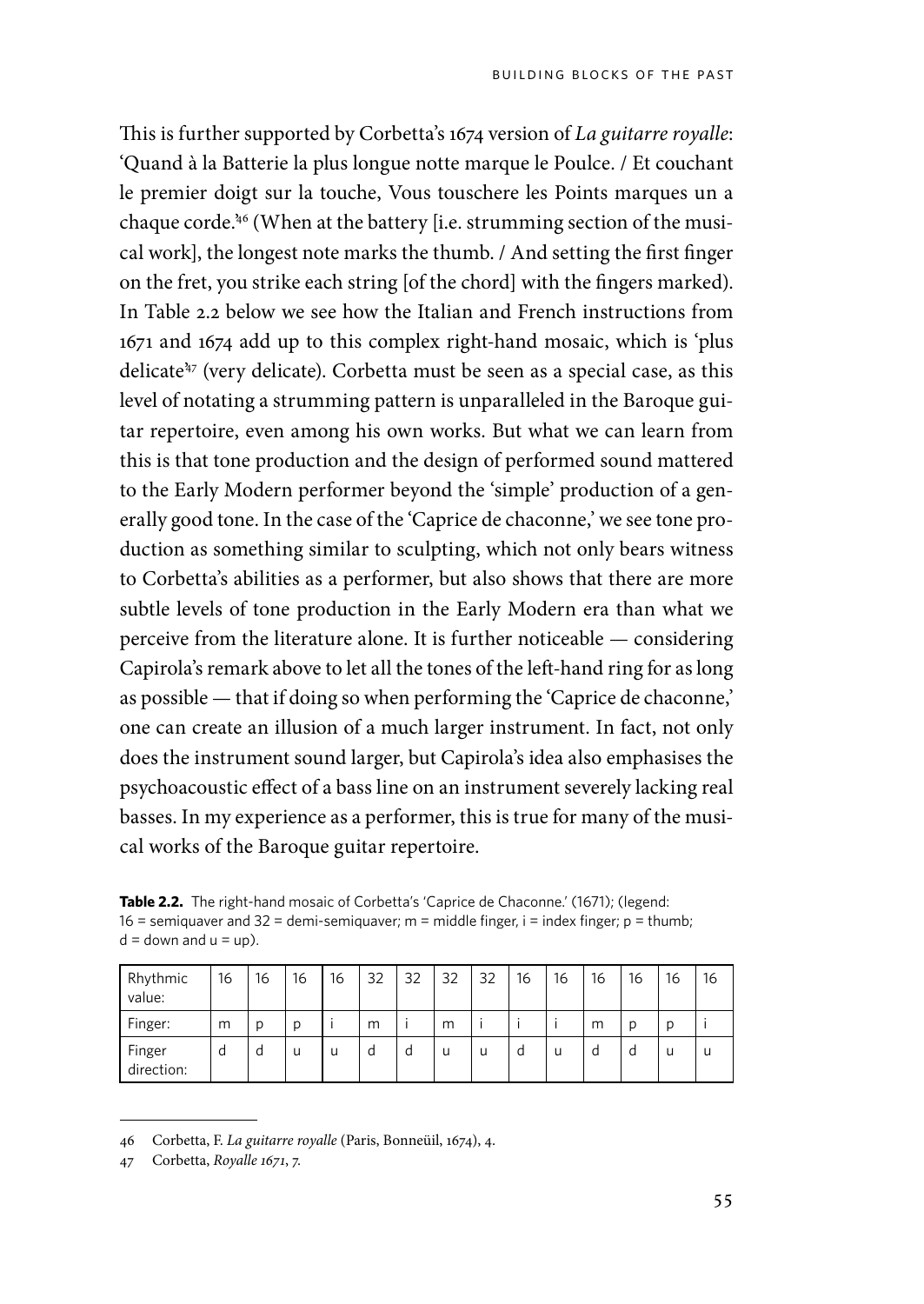#### The offbeat slurs of the Baroque repertoire

We find several examples of slurs being organised according to what string they are being performed on rather than according to the beat. This produces an offbeat effect, where the weight difference and variations in tone quality between the initial plucked note and the following, performed by the left hand alone, is emphasised and celebrated. Not only is this a case relating to time and groove, but also a similar perspective of using the various colours and natural modes of the fingers to a musical advantage in a similar, yet more subtle manner, than in the case of Corbetta's mosaic above.



**Example 2.2.** Extract from 'Caprice de chaconne,' La guitarre royale (1671), 72. In my own transcription.

#### Silence

Sound has always related very strongly to its opposite, silence. This we can see in many instances, such as performance traditions where anticipation and detachments have been used to create an illusion of dynamics in instruments that cannot produce such things.<sup>48</sup> Other obvious examples include pauses and breaks within musical notation, but there are also more lute-related descriptions. In fact, Thomas Mace (1676) introduces silence as an ornament. By slacking the stopping hand [i.e. the left hand] to make the tones 'sob' and to 'dead the sound on a sudden.' one can produce a *Crackle*. Similarly, by stopping the sound suddenly using the right hand, one can produce the *Tut*, '[…] and if you do it clearly, it will seem to speak the word *Tut*, so plainly, as if it were a *Living Creature,* 

<sup>48</sup> The harpsichord is one such instrument; see Couperin, F., *L'Art de toucher le clavecin*, original 1716. Edited and translated by Margery Halford, An Alfred Masterwork Edition, 2nd ed. (USA: Alfred Publishing Co., Inc., 1995), 34.